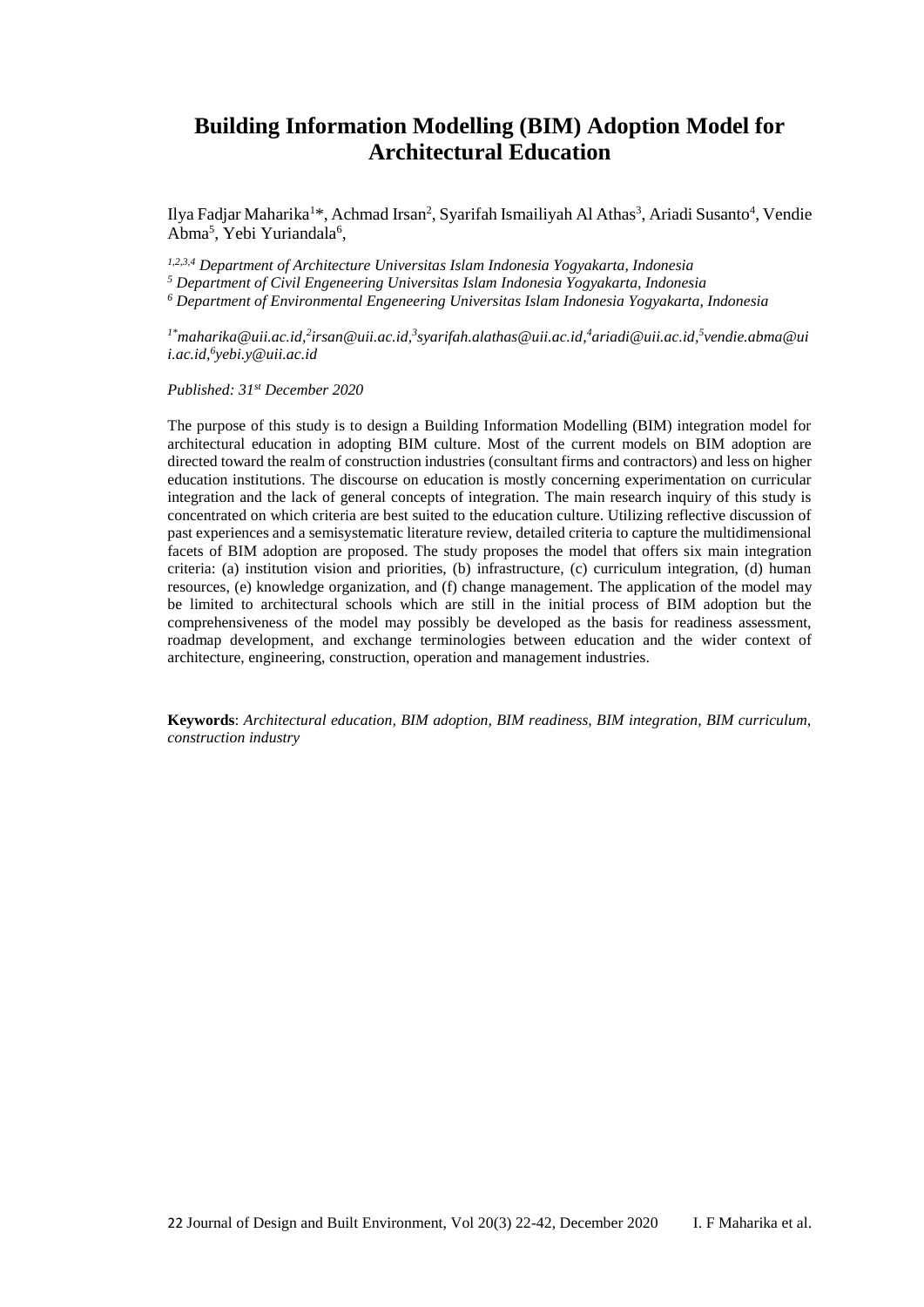## **1. INTRODUCTION**

The presence of Building Information Modelling (BIM) culture and technology in the fast-changing pace of architecture, engineering, construction, operation, and management - AECOM industries is significantly changing the notion of architectural education. Although the impact of BIM as a major disruption factor in the construction business is still considered debatable, most of the scholars seem to agree that the digitization of design and construction through BIM is one of the important factors to consider in current practice (Ahmad et al., 2016). In many areas of the world, it is obvious that this new technology has already changed traditional or conventional design and construction practices (Schober et al., 2017), causing a fundamental impact on productivity (Poirier et al., 2015), and becoming an assistive knowledge management system to construction processes and activities which are always knowledgeintensive (Wang & Meng, 2019).

Within this wave of change, there have been many efforts to map the process of general adaptation to BIM culture in various sectors and in many parts of the world (Smith, 2014). These mapping efforts include a conceptual framework based on readiness, capacity and maturity adoption models of BIM implementation in the industry (Succar and Kassem, 2015) and a macro process of BIM maturity practices adoption through comparative market analysis (Kassem and Succar, 2017). Reports also show critical factors that may potentially facilitate architects' adoption of BIM such as management support, individual 3 inclinations towards information technology, compatibility between new technology and the individual's existing experiences as well as computer self-efficacy (Son et al., 2015). For new architects, it is a benefit to be more familiar with the new techniques along with the current architectural culture and sensitivity of the new technology (Cocchiarella, 2016). It is also conclusive that there is a rapid adoption of BIM in the construction world since it became a strategic competition tool in the market and was posited as a catalyst for change in organizational culture (Smith, 2014), including professional development of BIM actors as 'agents of change' (Bosch-Sijtsema, Gluch, & Sezer, 2019).

From the perspectives of the construction industry, there are many valid expectations in particular toward education namely, the immediate needs of

preparing BIM-ready graduates and adapting to the BIM culture for their future work (Smith, 2014) and educating young architect primarily in countries where BIM is still on the process of implementation (Jagiello-Kowalczyk and Jamrozy, 2016). Many studies proposed a current list of recommendations, and challenges, such as infusing BIM-enabled pedagogy and curricula of tertiary education (Succar and Kassem, 2015; Hu, 2019), and adopting project-based education through BIM (Jin et al., 2018). The primary goal is to narrow the gap between construction industries and education. BIM is one of the important keys to bridge this gap because it is believed to be a powerful connection between theory and praxis (Cocchiarella, 2016).

From the education point of view, theoretically, BIM may be a linking factor between these two worlds. However, in educational praxis, some fundamental questions can be raised.

The first query concerns the notion of adoption itself. Studies have comprehensively indicated the level of adoption and maturity implementation of BIM in construction industries (Succar and Kassem, 2015; Kassem and Succar, 2017; Schober et al., 2017). The wide range of those surveys and robust model of maturity concepts invite some critical questions: Why are such assessments and measurements barely reported in academic circles while they are clearly addressing their preparedness, readiness, or adoption maturity. Do these assessments and measurements of BIM adoption actually matter for the future of education? Is there any strong relation between maturity in industry and maturity in education? Can the adoption and maturity model in industry be simply applied into architectural education in particular and engineering education in general? More questions can be raised since the gap may be widening between the pace of praxis-driven BIM adoption in the construction industry and the slow learning process of traditional education.

The second query concerns the notion of the challenges and opportunities involved in BIM adoption to education. Indeed, there is ample evidence from the construction industries that BIM implementation is a challenging process with a variety of experiences, status, approaches and frameworks such as seen in BIM curriculum design (Abdirad and Dossick, 2016), as well as a multitude of drivers and barriers (Babatunde et al., 2018; Babatunde and Ekundayo, 2019). Learning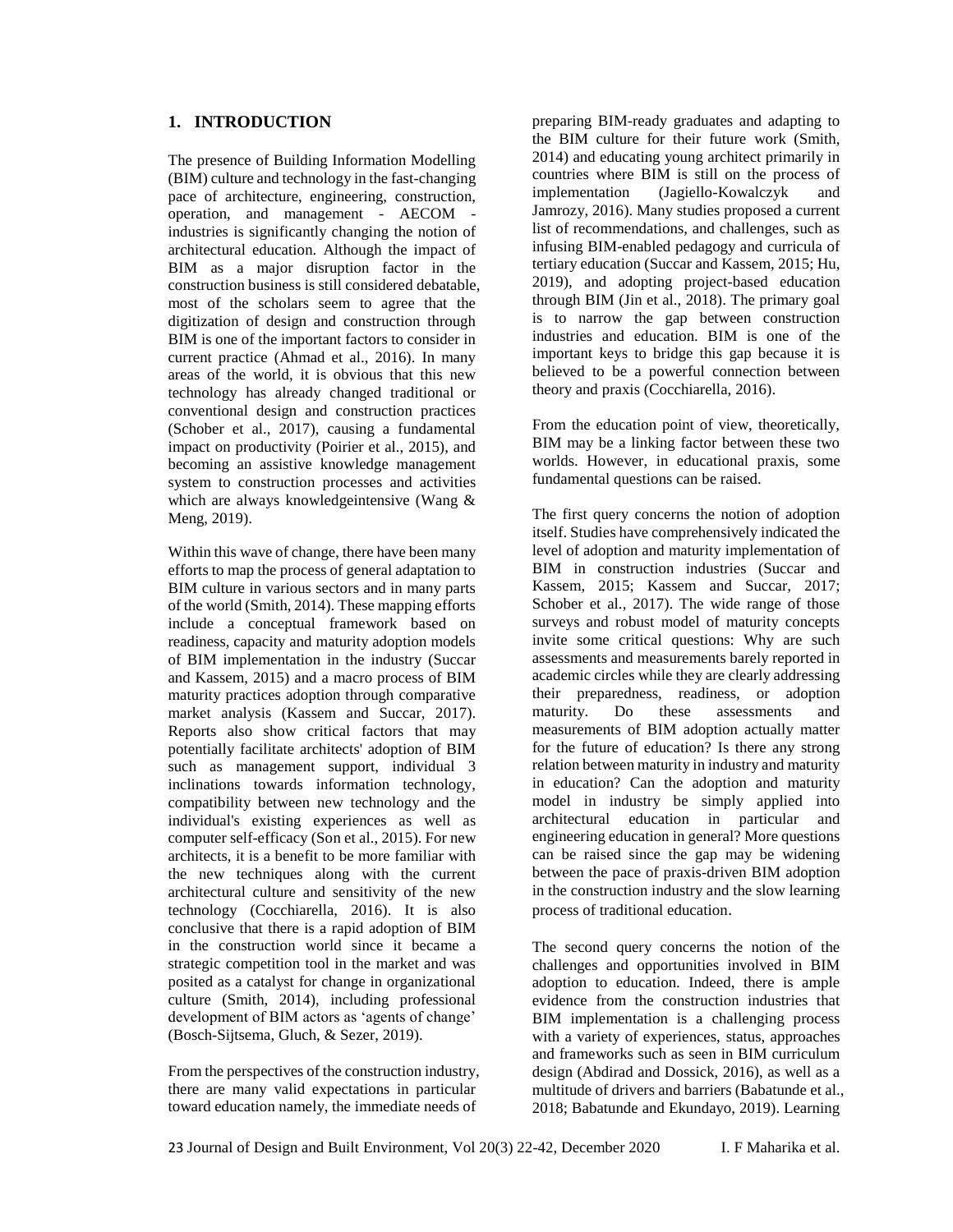from the industry, education may also have its own challenges. The initial work of Olowa et al. who reviewed fifty-one cases of BIM education confirms various education challenges to adopt BIM (Olowa et al., 2019). Accordingly, what is important in industries may be the same or may be different with in its education counterparts. If the industries have already prepared a list of criteria of success - and failure - then we also may infer that the educational 4 institutions may also have their own criteria. Research and reports of BIM implementation in engineering education, especially in architectural education are currently available as we revealed in this study. But unfortunately, they lack a general model of the conceptual framework for adoption in the education domain. The studies are also not directed to conceptualize the criteria that can be generally used to depict the 'big picture' of adoption of BIM in higher education. We believe that this broader portrayal of BIM adoption in education is an important key to enter into the new culture of architectural education in particular and engineering education in general. The bibliometric search and scientometric analysis recently conducted by Jin et al., showing how BIM was applied in construction engineering and management, has also revealed that the industry, academics, and governmental authorities should collaborate. The collaboration is needed to recognize the current needs, limitations, and trends of BIM application in the construction industry which can then be applied in conducting research to find the best ways for improvement. Jin et al. strongly recommended that BIM pedagogy-based research should be shared among the academic community to keep the BIM education updated. It is also necessary to explore practical experience and local BIM culture to bridge the gap between educational goals and industrial needs (Jin et al., 2019).

The purpose of this paper is henceforth twofold. The first is to propose a design of a BIM integration model for architectural education in adopting BIM culture. The second is to map the criteria important for education which may be used as a guideline to develop a comprehensive roadmap for BIM adoption. This study proposes several practical implications. For education institutions, the model may capture institutions' level of BIM adoption in order to develop various analyses (comparison/contrast, success/failure factors) within or among institutions. The model and criteria may also be deployed as the basis for self-evaluation as well as policy development

using a systematic roadmap of BIM adoption in education institutions. As most of the models of BIM adoption level are directed toward players in the construction industries (consultant firms and contractors), this study that focuses on architectural education as the subject will be a novel contribution to the discourse of BIM adoption and may also be applied to the wider context of AECOM education. While the model we propose can be seen as a generic concept, the relevance may be limited since the study was conducted in Indonesia, which is posited as an entry level country in BIM adoption. Nevertheless, viewing this process from the entry level stage of BIM adoption gives us an opportunity to reveal more on the challenge of initial barriers of adoption, while at the same time, we can learn from the success stories and mature adoption examples available in many current reports.

# **2. RESEARCH METHODS**

As an effort to develop the model of BIM adoption in architectural education in particular and engineering in general, a mix of research methods has been applied. A reflective study of our own university experiences in BIM adoption was conducted through continuous internal discussion to formulate the model. From the current body of literature, the general concepts of BIM adoption were reviewed to reiterate and refine the proposed model. To elaborate the model to the level of criteria, we conducted a semisystematic literature review of references, collected and selected from two authoritative indexing platforms: Scopus (in https://www.scopus.com) and Web of Science (through Taylor & Francis 5 portal at https://www.tandfonline.com). Our review did not pursue a quantitative profiling of the literature, but instead we sought the important insights relevant to BIM adoption in education. Within the range of August 2019 to March 2020, we conducted the reference query of current literature using the search strings that included: #BIM, #architecture, # adoption, and #readiness, in titles, abstracts, and keywords in various combinations. To illustrate the scope of the exploration, when we searched combining all strings of entries of #bim #architecture #education and #readiness in Scopus, it did not result in any single paper while in Taylor & Francis with the same string the search revealed 175 articles. Through screening by relevance in the title, meaning having close relation to the education domain, the relevant articles were reduced to only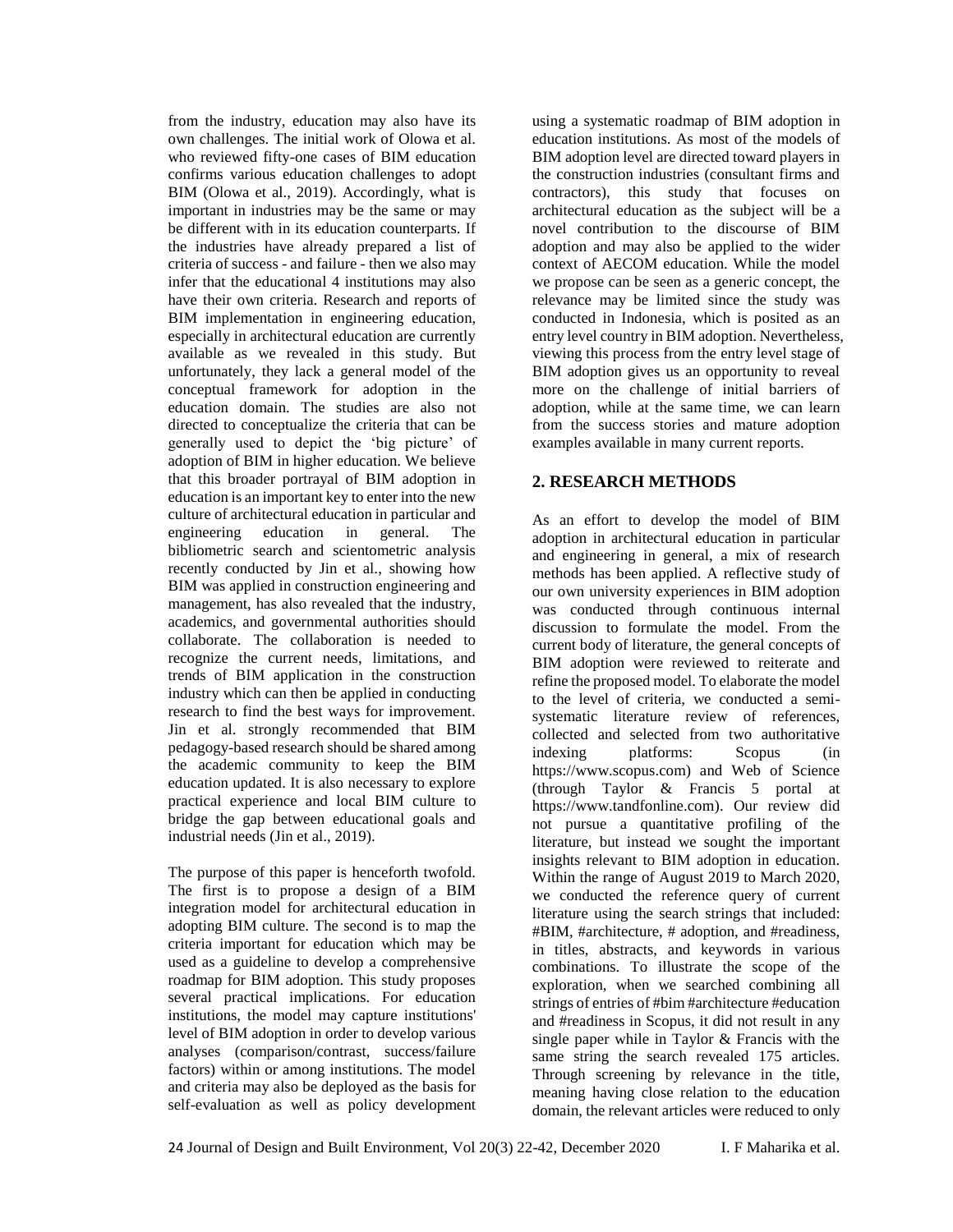seven articles. With search string #BIM, #architecture, #education, the search in both portals resulted in 57 articles but then the relevant articles were reduced down to 41 articles. Furthermore, the query using search string #BIM, #architecture, #education, #adoption resulted in 10 articles. After discounting some duplicated findings, we identified the relevant articles as described below in sub chapter 4. The review was aimed to see the important and relevant criteria in the development of models for adoption of BIM in architectural education. To gather a wider perspective from the key actors in the Indonesian context, we conducted two expert focus group discussions (FGD). The first FGD was aimed to develop the concept of BIM adoption and identify the important key criteria. The discussion was held as a side event of the International Conference on Education Architecture in Asia 2019 (26 September 2019, held in the Department of Architecture, Universitas Islam Indonesia - UII) involving experts on BIM representation of Institute BIM Indonesia (IBIMI) and BIM implementers from construction enterprises and related researchers. The second FGD was aimed to examine and refine the proposed criteria. The event was hosted by the BIM Center of Excellence involving experts and representatives from IBIMI, regulators (Board of Construction Development, Ministry of Public Works and Housing), contractors, architectural consultants, educators, and students. This activity was held on 22nd of November, 2019 in the Growth Hub of Universitas Islam Indonesia.

#### **3. RESEARCH FINDINGS AND MODEL DEVELOPMENT**

## **3.1 Defining General Concepts of BIM Adoption in Education**

In defining the general concepts of BIM adoption in education, we conducted a reflective study on the experience of our Department. The Department of Architecture at UII has committed its vision to introduce computational learning since 1998 through computational graphics training. The following initial steps included the adoption of Computer Simulation and Presentation as a compulsory course in 2001 and formalization of the Digital Architecture Laboratory as the authorized Autodesk Training Center in 2005. Since 2010, the Laboratory started to adopt ArchiCAD, which can be considered as the initial version of BIM. The initiative to develop a project-based design studio

utilizing ArchiCAD as the media was piloted since then. In 2013, the curriculum formalized the model in which it became compulsory for students to have the ability to operate BIM. The school introduced BIM in the third semester and this was followed by step-by-step integration in succeeding architectural studios. The utilization of BIM culminated in the Architectural Design Studio 6 (third year second semester) in which students are grouped to run an integrated project. For the following studios (fourth and fifth year) BIM became compulsory tools to produce the technical drawings of the design. This continuing successful implementation process was 6 praised by the Korea Architectural Accrediting Board (KAAB), a member of the Canberra Accord when they awarded international accreditation to the department. In 2018, the Faculty of Civil Engineering and Planning founded the BIM Centre of Excellence in a plan to integrate the effort for BIM adoption into all three departments (architecture, civil engineering, and environmental engineering). The newest effort to integrate BIM into the learning culture was done during the formulation of the Architecture and Civil Engineering new 2020 curriculum. In architecture, in particular, the new curriculum introduces computational thinking and programming from the first year, following BIM authoring software training, with integration into more design studios in the second to fourth year, as well as utilizing it for project coordination and integrated project delivery courses in the fifth year. BIM culture has become a backbone for the new curriculum's learning outcomes responding to the new business and technology in construction industries. In terms of organizational change, the school has started to develop a comprehensive roadmap of BIM adoption that covers many aspects of management and policy as well as organizational development. From the above brief historical trajectory, through the series of expert FGDs, we recognized that the Department followed - unintentionally - the trajectory towards the BIM adoption model that was already formulated namely, preparation, participation, and innovation (Succar and Kassem, 2015). Succar and Kassem in their comprehensive study of macro adoption defined adoption as a concept that combines BIM implementation in a certain unit of organization and BIM diffusion to other units within the organization or other parties on various scales. Under the umbrella term of BIM implementation, the study showed an organizational status that may consist of three-phases: the readiness to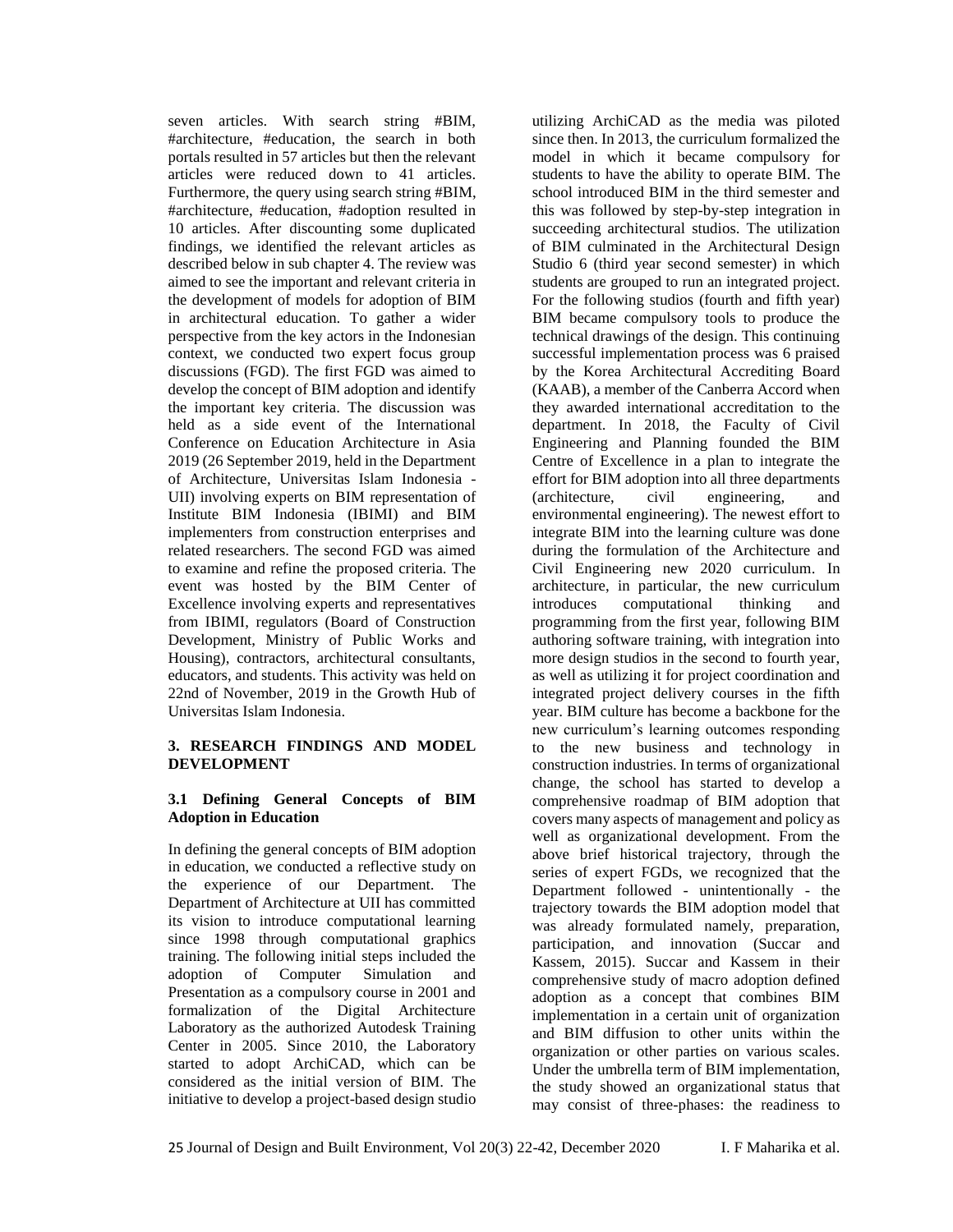adopt, the capability to perform, and the maturity of performance for BIM implementation. BIM readiness is the pre-implementation stage representing the tendency of an organization to adopt BIM culture, tools, workflows, and protocols. This means that readiness is the initial stage of a long process of BIM adoption expressed in the initial preparation, the potential to participate, and the capacity to innovate. After the state of readiness is achieved, an organization may have a BIM capability that is a deliberate implementation of BIM culture to deliver measurable outcomes. Applying this capability strategically, an organization may achieve their goals of maturity through well-defined stages such as object-based Modelling, model-based collaboration, and network-based integration which covers many technologies, processes, and policy topics. BIM maturity is a postimplementation stage showing gradual and continual improvement in quality, repeatability of the process, and predictability of the output while the outcomes within available capabilities are expressed as maturity levels. Reflecting back to the historical trajectory of our Department, we saw that the model developed by Succar and Kassem can be a 'good fit' for education institutions. Expanding more on the initial stage of preparation in our Department, we saw specific aspects including the vision, priorities of the institution, and infrastructure supported by financial commitment were the keys to success in this entry-level adoption. These early indicators of success were also confirmed from the context of industries such as shown by the study conducted by Gilkinson et al. (2015). The study saw that the vision of an institution was an essential key although the BIM adoption in this industry was driven by the need to be competitive in the market, to reduce costs and time, and to satisfy the government regulations. The BIM infrastructure is of great concern because of the working environment created by the 7 chosen system as well as its financial consequences. Hence, to decide the choice of infrastructure sometimes even requires a BIM consultant. Indeed, BIM has a comprehensive capacity to integrate design applications, clash analysis, quantification, scheduling, simulation, and visualization. The system also includes the capabilities of life-cycle costing, environmental analysis, energy use, auditing of models, management of life-cycle information through facility management systems, and self-reporting software. BIM technology is now able to control and measure the in-situ progress of work projects

at the site. All of these advancements are important resources, and for Gilkinson et al., all are essential in the BIM adoption process. Moreover, the human resources that are an indication of an organization's capacity also depend on the availability of people with the specific capacities as BIM modeler, BIM manager, BIM coordinator, and the BIM implementation manager (Gilkinson et al., 2015). Furthermore, in the stage of participation of the teaching and learning process, we considered the development of curricula such as training modules and assessment tools while managing human resources especially the trained staff as the vital keys to the operation. We will elucidate more on these in the following sections of the paper. Finally, in the stage of innovation, we believe that it could only be achieved through the capacity of the institution to develop knowledge through other organizations and to manage continuous change through internally driven innovation and external outreach development. However, referring to the model of BIM implementation which represents the successful adoption of a system/process by a single organization, our Department has not yet entered the stage of BIM diffusion. From the model, the diffusion stage represents the spread of the system/process within a population of adopters such as in a certain network of organizations or units for example, in a country (Succar and Kassem, 2015). However, for our context, the establishment of the BIM Centre of Excellence in 2018, may represent a starting point of contribution toward the university-wide adoption of BIM. The membership to Institute BIM Indonesia and our appointment as official partner of the Board of Research and Development, Ministry of Public Works and Housing on BIM were two initial steps in the stage of BIM diffusion. Outlining back and forth from our reflective study of the historical trajectories of the Department and the theoretical framework of the BIM adoption model proposed by Succar and Kassem (2015), it appears that they confirmed each other. Conceptually, we firmly believe that the model may be used as the basis for developing an applicable BIM adoption model in education institutions nationally and quite possibly, globally.

## **3.2 Outlining BIM Adoption Criteria in Education**

In seeking the dimensions of the BIM adoption, the historical reflections provide the insight that the concept is closely related to the readiness of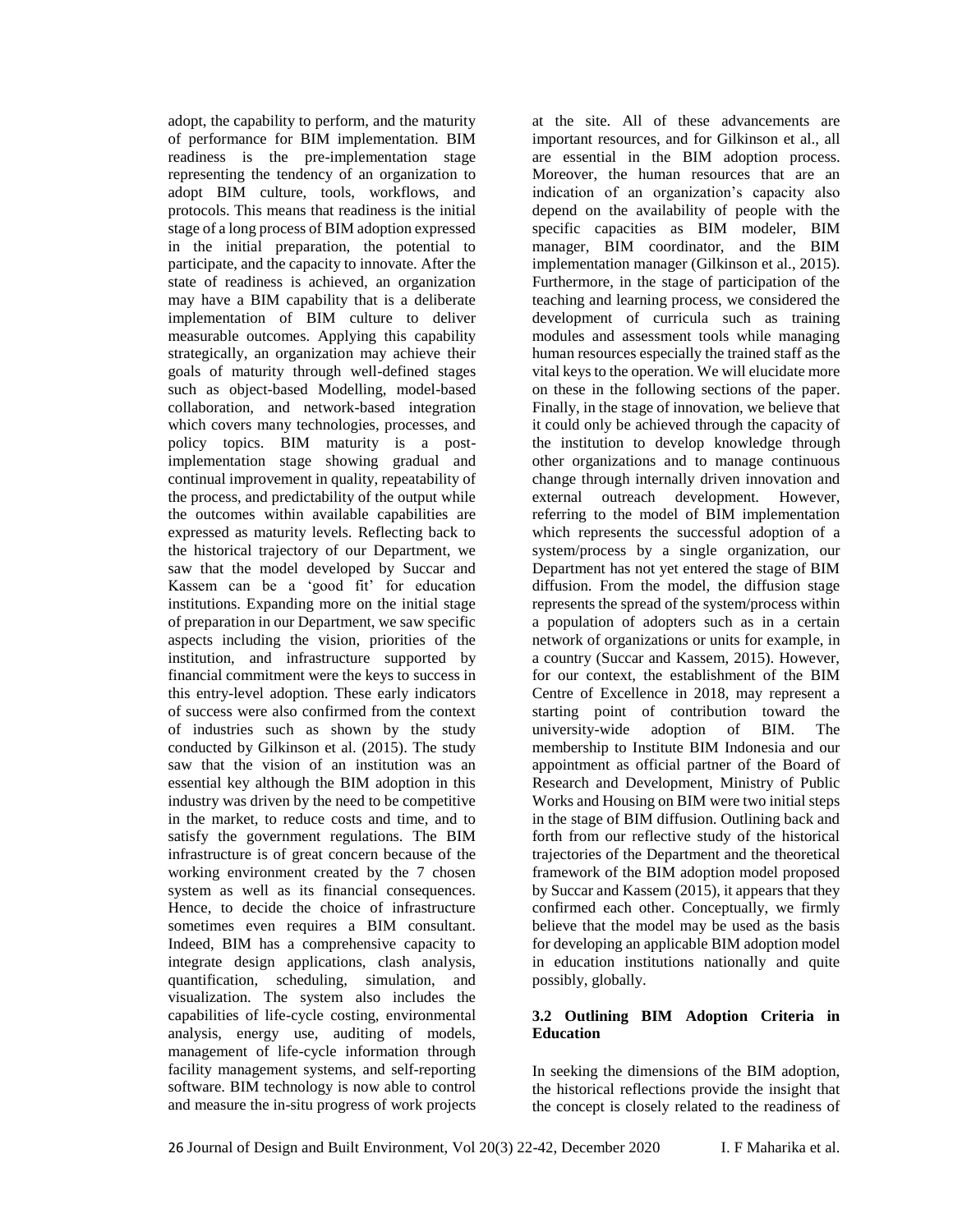the internal process of an organization to achieve their goals and the institution's key performance indicators to measure those goals according to specific strategies and priorities. Readiness is associated with people's responses to deal with organizational change as indicated by the study of Armenakis (1993). Readiness to adopt something new can be measured from various perspectives and it is possible to build psychometric properties of readiness instruments (Holt, 2007). The studies of Holt, Armenakis and others offer five main factors of readiness at the individual level consisting 8 of: (a) discrepancy (such as answering a question of the belief that a change was necessary), (b) efficacy (the belief that the change could be implemented), (c) organizational valence (the belief that the organization may benefit from the change), (d) management support (the belief that the organizational leaders are committed to the change), and (e) personal valence (the belief that individual persons may also earn benefit from the change) (Holt et al., 2007). The concept of readiness of adoption may refer to various levels, namely individuals, teams, or organizations. In our study, readiness towards BIM adoption refers to the concept of readiness at the organizational level as indicated in the theory of organizational readiness for change. It has to do with a shared psychological state in which organizational members feel committed to implementing the change (change commitment) and confidence in their collective abilities to do so (change efficacy) (Weiner, 2009). In regards to BIM, readiness of this adoption was very much supported by internal willingness such as competition motivation but was also strongly influenced by governmental policies, financial incentives, and technological support (Juan et al., 2017). Furthermore, Greef and Ghoshal identified that readiness comprises six characteristics, namely: (a) organization ability to define and prioritize problems, (b) infrastructure and applications to support dynamic initiatives, (c) use of information and knowledge, (d) ability to manage and implement key performance indicators via formal system development and project management processes, (e) trained and skilled members, and (f) effective change of management processes to modify practices and behavior (Greef and Ghoshal, 2004). Moreover, adoption to something new, such as BIM culture, is also closely related to the inclination of an organization to change towards innovation. In this aspect, Lokuge et al., who conducted a study of organizational change for information technology innovation, highlighted two views on the matter

namely, readiness of an organization to withstand an innovation and the readiness of an organization to enable innovation. Looking more on the second view, Lokuge's study identifies 21 aspects of measurement namely, attitudes, psychological motivation, empowerment, flexible financial support, flexible human resources, flexible infrastructure, the stability of the economic status, digital technology availability, infrastructure stability, knowledge on technology, process and organizational support, skills of staffs, adaptability to a variety of projects, sharing ideas, decentralized decisions, risk aversion, clarity of goals and vision, the relevance of goals, communicating goals and strategic directions, software vendors, management consultant, and customers/suppliers. Those aspects are categorized into seven aspects. The first aspect is resource readiness, which covers aspects of organizational needs for finances, human resources, and technology. The second is cultural readiness which includes ways of sharing ideas and thoughts, decentralized decision making, and sufficient risk assessment in anticipating innovation and change. The third is strategic readiness which refers to the clarity of goals, relevance, and good communication to all stakeholders. The fourth is information technology readiness which refers to the reliability of the system, stability of access, and reliable technology and infrastructure. The fifth is innovation valence which refers to staff who have the 'right stuff', motivation, and are empowered to make decisions. The sixth is cognitive readiness which shows the adequacy of staff in terms of knowledge, skills, and adaptation to innovation. Finally, the seventh is a readiness for partnership that refers to the strength of the network of vendors, consultants, and suppliers in supporting innovation (Lokuge et al., 2019). 9 Framing by applying the readiness concepts (Greef and Ghoshal, 2004) and learning from the clusters of aspects (Lokuge et al., 2019), we developed a map of indicators resulting from the series of expert FGDs (Table 1). We modified Greef and Ghoshal's frame to fit more with education culture. Specifically, (a) The aspect of organization ability to define and prioritize problems was modified to "vision and priorities of the institution"; (b) The aspect of infrastructure and applications to support dynamic initiatives was modified to "infrastructure and resources"; (c) The aspect of use of information and knowledge was modified to be more specific as "curriculum and training modules"; (d) The aspect of ability to manage and implement key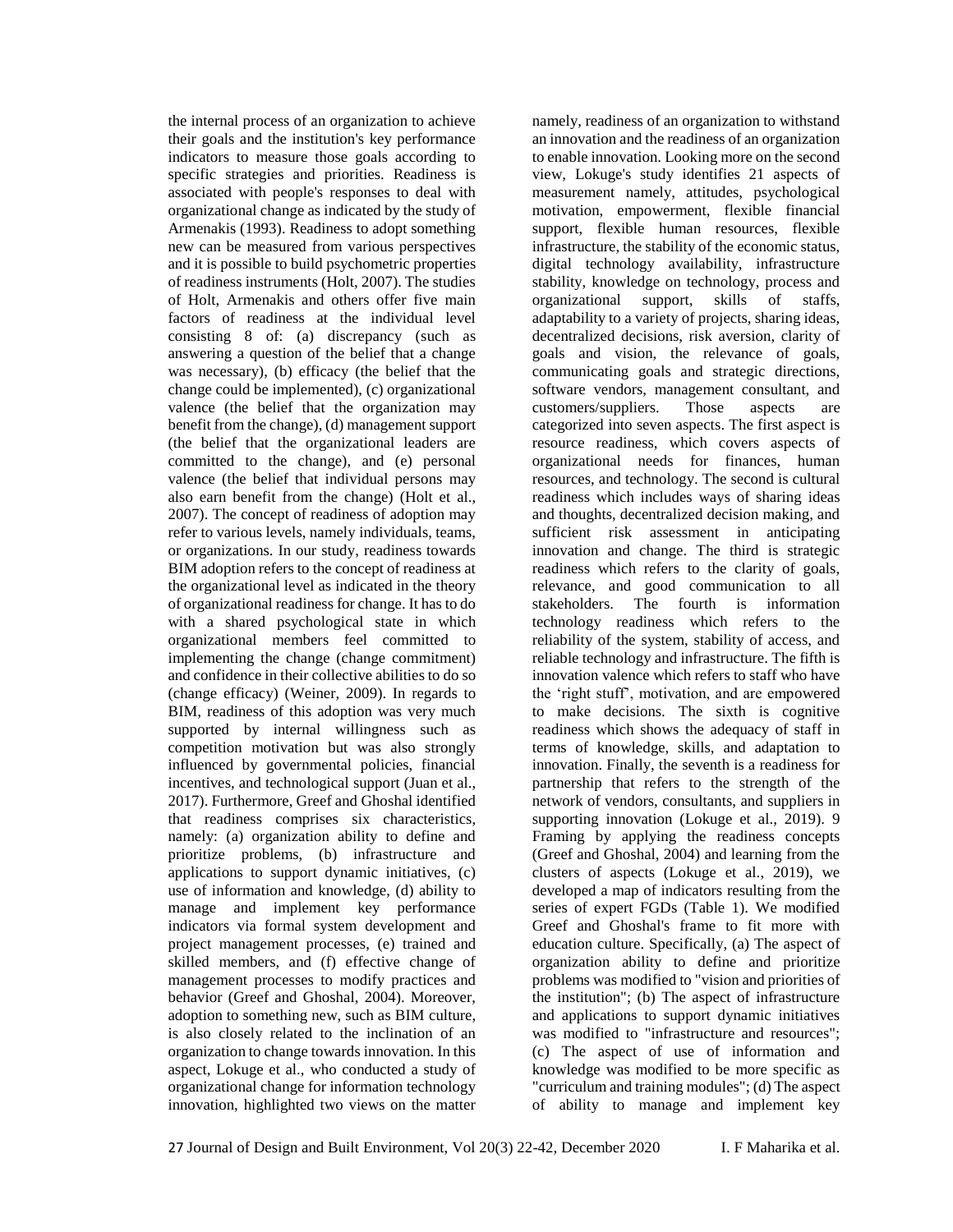performance indicators via formal system development and project management processes was modified into "organization and management"; (e) The aspect of trained and skilled members, we modified to "human resources;" and finally, (f) effective change of management processes to modify practices and behavior, we modified to "change management."

Our important FGD results revealed aspects that were shared by all members of the group:<br>representatives from IBIMI, regulators, representatives from IBIMI, regulators, contractors, architectural consultants, educators, and students. They are summarized below in the Table 1.

| Key aspects                                                        | $\mathbf{1}$ | $\mathfrak{D}$ | 3              | 4              | Weighted<br>value | proposed keywords                    |  |
|--------------------------------------------------------------------|--------------|----------------|----------------|----------------|-------------------|--------------------------------------|--|
| trained staffs for teaching and learning                           | $\Omega$     | $\mathbf{0}$   | $\overline{4}$ | 6              | 36                | trained educators                    |  |
| vision of BIM as part of strategic<br>plans                        | $\mathbf{0}$ | 1              | $\overline{4}$ | 5              | 34                | strategic plan                       |  |
| action plans and consistent<br>implementation                      | $\mathbf{0}$ | 1              | 5              | 4              | 33                | action plan                          |  |
| budgeting plans and sustainability                                 | $\mathbf{0}$ | $\overline{0}$ | 8              | $\overline{2}$ | 32                | sustainable budgeting                |  |
| organizations supporting<br>implementation                         | $\mathbf{0}$ | $\overline{2}$ | 4              | $\overline{4}$ | 32                | unit establishment                   |  |
| strengthen graduate<br>competencies through certification          | $\mathbf{0}$ | 3              | 3              | 4              | 31                | certification and alumnae<br>support |  |
| socialization and dissemination to all<br>members                  | $\theta$     | $\overline{2}$ | 5              | 3              | 31                | convincing members                   |  |
| convince universities/<br>corporations/highest management          | $\Omega$     | 3              | 3              | $\overline{4}$ | 31                | management commitment                |  |
| information technology infrastructure<br>for teaching and learning | $\mathbf{0}$ | 3              | $\overline{4}$ | 3              | 30                | basic infrastructure                 |  |
| integration courses or modules in<br>learning                      | $\Omega$     | $\overline{2}$ | 6              | 2              | 30                | modules and courses                  |  |
| teaching and learning quality assurance                            | $\theta$     | 3              | $\overline{4}$ | 3              | 30                | quality assurance                    |  |
| infrastructure collaborative BIM                                   | $\Omega$     | 3              | 5              | $\overline{2}$ | 29                | infrastructure for<br>collaboration  |  |
| sustainable learning programs                                      | $\theta$     | 5              | $\overline{2}$ | 3              | 28                | integrated curriculum                |  |
| research and development                                           | $\Omega$     | $\overline{4}$ | $\overline{4}$ | $\overline{2}$ | 28                | research and development             |  |
| create external support                                            | $\mathbf{0}$ | $\overline{4}$ | 5              | $\mathbf{1}$   | 27                | ecosystem for innovation             |  |
| action plan to manage innovation                                   | 1            | 3              | 4              | $\overline{2}$ | 27                | managing innovation                  |  |
| services outside teaching/learning or<br>outside institution       | 0            | 5              | 4              | $\mathbf{1}$   | 26                | outreach service                     |  |
| systematic assessment system                                       | $\mathbf{1}$ | $\overline{3}$ | 3              | $\overline{c}$ | 24                | assessment system                    |  |

#### **Table 1. Scale of importance of aspects according to member discussion**

(Note: 1: not important; 2: less important; 3: important; 4: very important)

28 Journal of Design and Built Environment, Vol 20(3) 22-42, December 2020 I. F Maharika et al.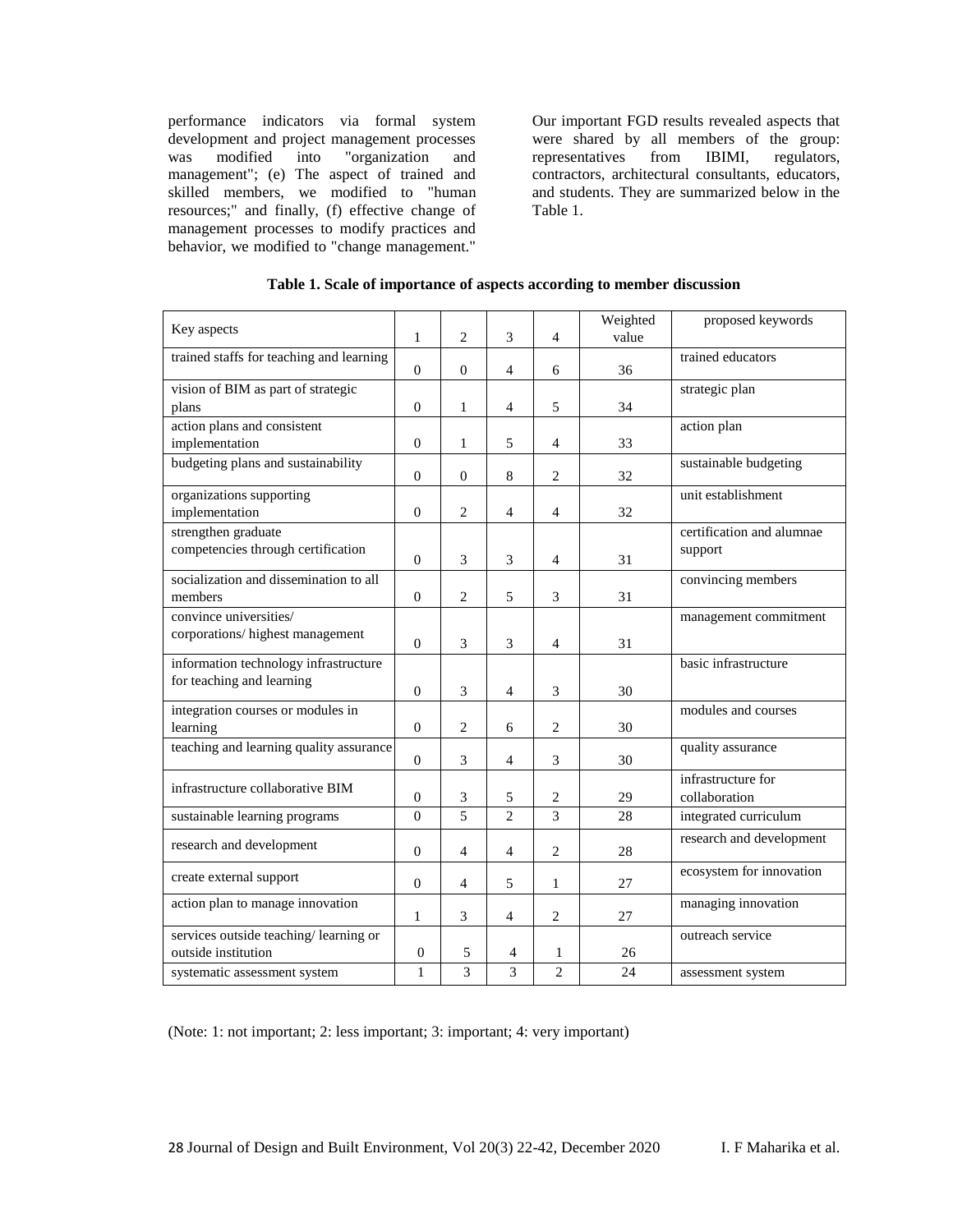There were other aspects that also can be raised from the expert discussions but which were considered insignificant in term of quantification (less than 10 in weighting value). These delisted aspects can be included as the external drivers of BIM adoption. With these in mind, Ahmed and Kassem's broad survey of BIM implementation in 177 companies in the United Kingdom found that the adoption drivers can be categorized into two main drivers namely, internal and external. While the former includes top management support, organizational readiness for communication behavior, financial resources and perceived costs, social motivations, organizational culture, willingness/ intention, and organizational structure and size, the latter covers coercive pressures/forces (such as the mandate of the government), mimetic forces (such as imitating the success of other organizations), and normative forces (such as parts of an organization's strategy) (Ahmed and Kassem, 2018). From the FGD members who are regulators, they emphasized the need of national board of certification of the competencies and training, the importance of benchmarking to outside countries, and legalization of the mandate on the national level. From the industries, especially from contractors, they emphasized the importance of market creation that conforms to BIM culture including the priorties to educate the project owners' vision of BIM, and the praise to the regulators (Ministry of Public Works and Housing) to initiate BIM platform for the Indonesia context. They also encouraged us to create a network for national

construction companies in order to create a healthy ecosystem of BIM to include all actors namely, from students to industry players, and including owners and investors. Aside from the above aspects, the members from architectural firms suggested the importance of designing curriculum together with industry, upgrading the current vision of lecturers, tutors, and facilitators on technical and non-technical aspects of BIM, and encouraging adoption in the field of mechanical and civil engineering 'best practices' altogether to create more interprofesional education. From the above elaborations, we came to the belief that our proposed six criteria were supported by the references. In addition to this shared vision, we saw that all six criteria can also be arranged into the three stages of the BIM adoption process (Table 2). The first step is the preparation of the organization's commitments in which vision, priorities, and infrastructure are the key steps. The second step is the implementation of the education process for which curriculum development and availability of trained personnel or staffs are the key factors. The third step is the development of the internal capacity of innovation and outreach advancement. This final step is supported by an established organization to manage knowledge within the education environment and the change management to include all members in the innovation and outreach, and network development. These three steps may represent the ladder of maturity of BIM implementation in higher education.

| Level of<br>Adoption                                  | Proposed Criteria, modified from Greef and Ghoshal (2004) |                                        |                                       |                                         |                                   |                             |  |  |  |
|-------------------------------------------------------|-----------------------------------------------------------|----------------------------------------|---------------------------------------|-----------------------------------------|-----------------------------------|-----------------------------|--|--|--|
| (Modified)<br>from (Succar<br>and Kassem,<br>2015)    | vision and<br>priorities of<br>the<br>institution         | Infrastructure<br>and resource         | curriculum<br>and training<br>modules | human<br>resource                       | organization<br>and<br>management | change<br>management        |  |  |  |
| Preparation of<br>organization<br>commitment          | strategic<br>plan                                         | basic<br>infrastructure                | modules<br>and courses                | trained<br>educators                    | unit<br>establishment             | convincing<br>members       |  |  |  |
| Implementatio<br>n of educational<br>processes        | action plan                                               | infrastructure<br>for<br>collaboration | integrated<br>curriculum              | students<br>support                     | quality<br>assurance              | management<br>commitment    |  |  |  |
| Innovation<br>capacity and<br>outreach<br>advancement | sustainable<br>budgeting                                  | outreach<br>service                    | assessment<br>system                  | alumnae<br>support and<br>certification | research and<br>development       | ecosystem for<br>innovation |  |  |  |

Table 2. Map of key criteria for the ladder of adoption maturity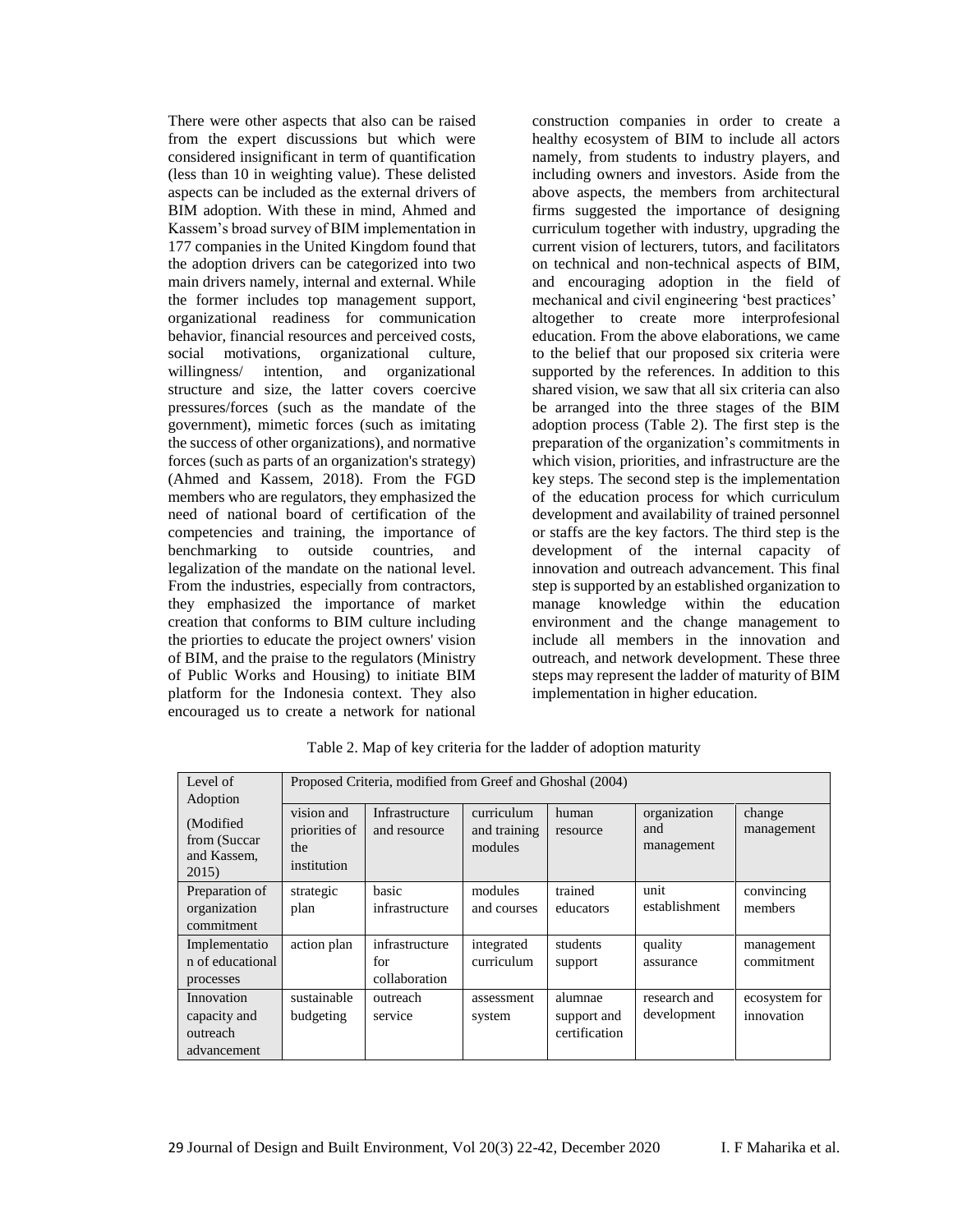#### **4. DISCUSSION: EXPANDING THE MODEL**

Learning from the discourse of BIM adoption in industries, there are many interrelated terms and concepts which are often used interchangeably in the context of BIM such as implementation, diffusion, readiness, and adoption. Researchers also comprehensively compile adoption roadmaps that indicate the aspect of learning and education as an important element in policy development for the adoption of BIM. The main task of education and learning is to build competencies, education frameworks, learning modules, and awareness among all contributors in the supply chain, including educating teachers (Kassem and Succar, 2017). From our semisystematic survey of the literature, we tried to categorize these essential aspects into the six proposed criteria we have developed to deepen the dimension of the model.

#### **4.1 Vision and Priorities**

In this general view of BIM adoption, both the expert discussion members and references agreed about the importance of the vision and priorities of the institution. Adding further dimension to these core criteria, the institution can develop the vision of BIM as part of its strategic development plans. Through identifiying problems internally, they can formulate action plans for BIM and should consistently implement them. In doing so, the institution has to prioritize BIM on budgeting plans and maintain the program's sustainability. In the references, this dimension was indicated by the need to include BIM in strategic planning of engineering companies as well to propose BIM for building knowledge Modelling (Gilkinson et al., 2015). Further study also indicated the six areas required for BIM to be inclusive in the frame work were namely: collaborative curricula, space, teamwork, relevance to industry, technical/ technological skills, and the role of professors/ lecturers (Shelbourn et al., 2017).

## **4.2 Infrastructure**

To initiate BIM adoption in education, the institution has to establish a basic but sufficient information technology infrastructure (such as BIM in stand-alone computers) to implement BIM for teaching and learning. Some studies have reported the importance of this dimension and development of the basic 12 infrastructure. Initiating implementation of digital media in design must also cope with polarization between traditional and digital media and the pressing needs for multidisciplinary integration and the development of multimodal and media-rich environments (Angulo, 2007). The more mature institutions will show sufficient infrastructure to implement collaborative BIM teaching and learning (for instance BIM in a network of computers) including financial resources to manage them. In this aspect, some research confirmed that BIM can also become a platform for multifaceted learning in globally distributed teams and to develop experiential educational settings internationally (Dossick et al., 2015). It was recently reported that the online learning platform of BIM was a positive learning experience for both students and instructors (Suwal and Singh, 2018). Readiness in infrastructure will also require the ability to combine technical depth and integrated multidisciplinary collaboration on BIM learning, integrated project delivery to meet specialized skills and professional standards, and a consistent focus on the practice-based environment (Solnosky et al., 2014, 2015). The selection of technical tools for functional requirements and needs, as well as non-technical issues are also important stages in developing BIM adoption in which collaborative initiatives have a vital role (Gu and London, 2010). Some experimentation in terms of advanced infrastructure was also conducted such as introducing building interactive Modelling which complements the capabilities of BIM with social interaction (Ku and Mahabaleshwarkar, 2011), semantic web technology linked to BIM for architectural heritage (Simeone et al., 2019), and virtual BIM reviewer (VBR) as a tool for global collaboration in practice (Wu et al., 2019). The most mature institutions will enable their infrastructure and resources to implement BIM technology outside of teaching and learning such as for outreach services and collaborations with the industry as well as facility management of the campus itself, through integrating BIM with the geographical information system and infrastructure (Wang et al., 2019).

## **4.3 Curriculum**

The core adoption pathway for higher education is the development of the curriculum. Most of our reviewed references were focused on this particular part of the proposed criteria. As early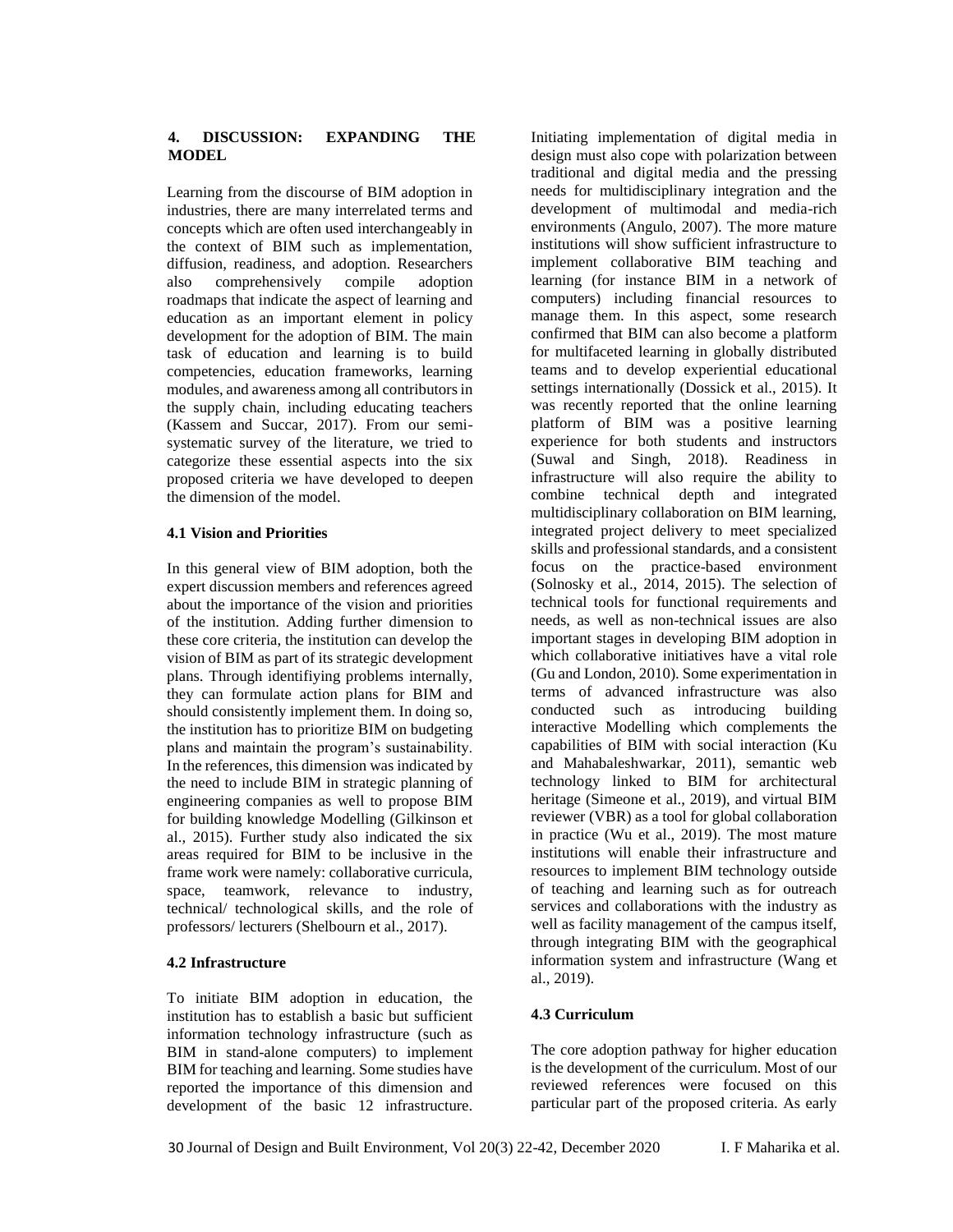as 2011, from the references, we saw that the integration of BIM pedagogy is the key factor (Becerik-Gerber et al., 2011). There was also a tendency of architecture schools to fully integrate BIM in the curriculum while schools of construction tended to only use 4D and 5D (scheduling and estimating) (Joannides et al., 2012). BIM may also be useful for the vertical integration (an upper and lower division of students). Such integration would further promote the use of BIM tools and create a deeper understanding of information management (Ghosh et al., 2015).

There are various ways and degrees of integration available (Nushi and Basha-Jakupi, 2017). Many of references were also directed to show the regional experiences such as academic readiness for BIM integration in the Malaysian context (Yusuf et al., 2017), and the practice of BIM as a digital collaboration platform for students in the cross-disciplinary design teams through information sharing in China (Jin et al., 2018). Moreover, they showed that students gain valuable experience from project-based collaborations with BIM capabilities which support future employment skills within the AEC job market. In the process, the integrated design approach was embedded and showed a strong link between academic activities and real-world industrial practice, including the interoperability of building information exchange among different digital platforms (Jin et al., 2018). Integrating BIM in a teaching technology platform (BIM-enabled pedagogy) will also provide a novel pedagogical approach and give more positive evidence of its effectiveness than in traditional courses in an architecture curriculum (Hu, 2019).

While in the initial entry phase of the adoption, the institution may formulate learning objectives and learning plans and develop courses/ modules that integrate BIM in the curiculum. The processoriented teaching approach in the project-based course is strategic entry point to understand BIM (Wang and Leite, 2014). References indicated that some new competences should be introduced: for example, the Industry Foundation Classes (IFC) data model that intended to describe architectural, building and construction industry data and integrated design for both lower and upper students (Ahn and Kim, 2016), and the effectively used BIM execution plan (BEP) (Wang and Leite, 2014). Furthermore, this BIM execution plan constructs a roadmap throughout

the project's life-cycle of construction management for students, enriching the learning methodology of the BIM itself not only its technology (Leite, 2016), and emphasizing the interoperable activities (teamwork, software, and database organization) as the fundamental principles in the curriculum (Nushi and Basha-Jakupi, 2017), along with interdisciplinary collaboration including the skills of data transfer and interoperability (Filzmoser et al., 2016). Moreover, curriculum integration was recommended at least for three semesters (Nushi and Basha-Jakupi, 2017).

For full implementation of the integration, we believe that the institution should conduct a sustainable working system for training such as in regular training schedules, with consultative assistantship to students, including developing a feedback mechanism from students for program improvements. One example in a recent study showed positive feedback from students about BIM integration into the curriculum (Rosli et al., 2016). The curriculum integration may also be advanced by creating interoperability of different digital platforms within the institution as well as with the AEC industry. The platform may provide direct professional advice to improve the constructability of students' design work. There will also be the need for realignment of education programs concerning the emerging use of BIM through distance learning, collaborative learning, and industry collaborations (Jin et al., 2018, 2019).

The criteria of curriculum must also involve the process of integration. References have already given several indications. Huang proposed threelevels of framework in construction management curriculum, namely: fundamental level (BIM knowledge and contents), application-level (realworld problem solving), and advanced level (latest and advanced BIM technology) (Huang, 2018). Palomera-Arias and Liu have also described the three-levels framework of integration of BIM into courses and laboratory exercises of Mechanical, Electrical and Plumbing (MEP) curriculum namely: BIM software package (introduction), MEP laboratory exercises, and BIM for final capstone project (Palomera-Arias and Liu, 2016). We saw that both frameworks could complement each other. Abdelhameed proposed that the pedagogical curriculum of capstone design studios should include BIM-related software to introduce fundamental knowledge and environmental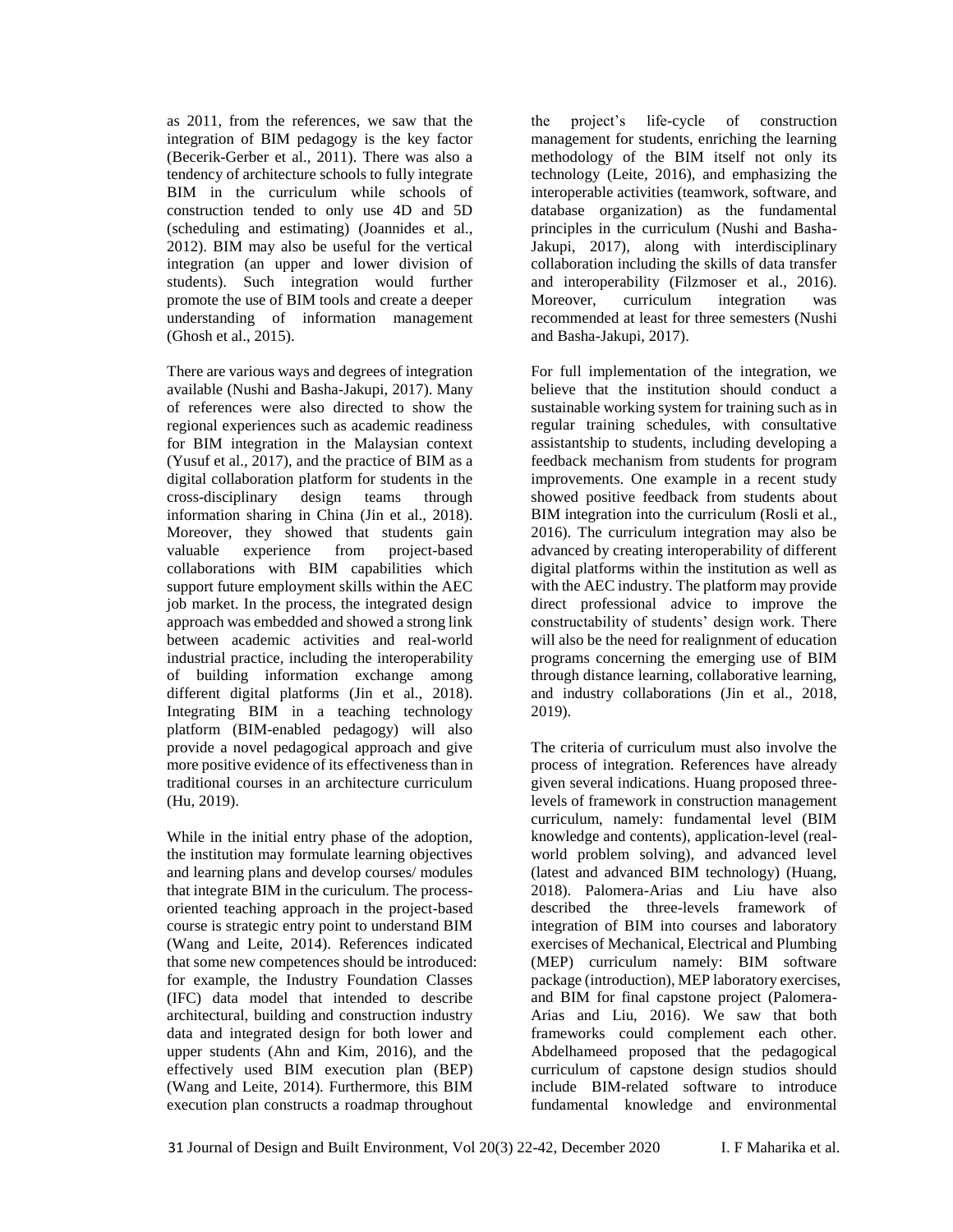analysis to develop a better design in the conceptual phase. Moreover, through a deeper exploration of BIM and related software in building systems, acoustic and insulation, and illumination and daylighting, for instance, students will have practical examples to apply in more specialized courses (Abdelhameed, 2013). Abdirad and Dossick analyzed the strategy towards BIM adoption and the implementation in curriculum design, such as in teaching-learning methods, timelines, contexts, and learning strategies. The strategy became important to determine the type of supports for students, determine the type of course whether as an elective or compulsory, tutorial methods, and designing methods of assignments and their criteria. It is noteworthy that competencies and skills for industrial engagement are important factors in this aspect of curriculum integration (Abdirad and Dossick, 2016).

References have also indicated a variety of uses of BIM in education and its relation with industry. As early as 2010, Sacks and Barak recomended that BIM can be used as a learning tool for project teams to be more familiar with construction tasks before commencement in the field (Sacks and Barak, 2010). BIM may also provide a learning tool in real-life construction tasks giving both academic and practical value (Lu et al., 2013), experience in the new work environment and communication process (Brokbals and Čadež, 2017), and experience in the use of collaboration and coordination learning modules for BIM education in different programs (Bozoglu, 2016). BIM execution plan can also be applied for project-based learning integration in capstone and real-world projects (Zhang et al., 2018). The advancement of BIM in the curriculum will also address the need for sustainable design including in the analysis of multiple criteria during construction, operation, demolition, and recycling (Jagiello-Kowalczyk, 2017), in the phase of creating conceptual mass in the design studio (Bilgehan İyican et al., 2015), and integrating environmental analysis employing BIM in the conceptual phase to help students to improve design quality (Abdelhameed, 2018).

Within these curriculum criteria alignment and assessment system are important. References have also indicated some challenges such as the awareness of the technology, curriculum and training modules (Succar and Kassem, 2015; Kassem and Succar, 2017), as well as how to align universities' educational goals with BIM- related courses (Uhm et al., 2017). Abdirad and Dossick comprehensively outlined critical areas in education, namely: (a) incorporating BIM to curricula through a variety of strategies, (b) enrollment of students relevant to strategies including BIM as an optional course, (c) defining required competencies and competency levels, (d) pedagogical strategies for BIM teaching-learning concept, (e) variety of tutoring method (instruction, hands out, audio-video tutorials, interactive simulation, etc. (f) industry engagement and faculties contribution, and (g) variety – fitness of the assessment types, methods, and criteria (Abdirad and Dossick, 2016).

## **4.4 Human Resources**

References have indicated that human resources, trained staff and lecturers as the educators and the students were also key criteria for BIM adoption. Trained educators and supporting staff members for the successful implementation of BIM teaching and learning must be prepared, as well as provide availability of schemes to strengthen their competencies in the skills. Educators must explore and develop new methods based on multi-dimensionality of BIM, data-driven, metathinking and skill-building including addressing BIM design studio challenges to reconcile the tradition of abstraction with the synthetic simulation (Ambrose, 2007, 2012). BIM may also open the new challenge for educators to leverage students' level of knowledge and skills while barriers are still present, including the relative lack of reference material, model development not following construction sequence, lack of error detection, and limited choice of component databases. Educators should also notice that students prefered to use BIM more than CAD especially for user-friendliness, help functions, and ability of self-detection of mistakes of the modelling (Deniz, 2018). From students' experience, BIM may help them to learn more quickly and be able to better understand and create complex designs (Wong et al., 2011). Educators will also be required to promote codesign models that work with uncertainties, risks, and failures to cope with the rapid changes in the professional roles in the built environment (MacLaren et al., 2017). At the same time, it will be necessary to explore future pedagogical research in adopting BIM in different project sectors (e.g., building and infrastructure), and to create innovative pedagogical delivery methods to bridge the gap between students and professionals (Zou et al., 2019).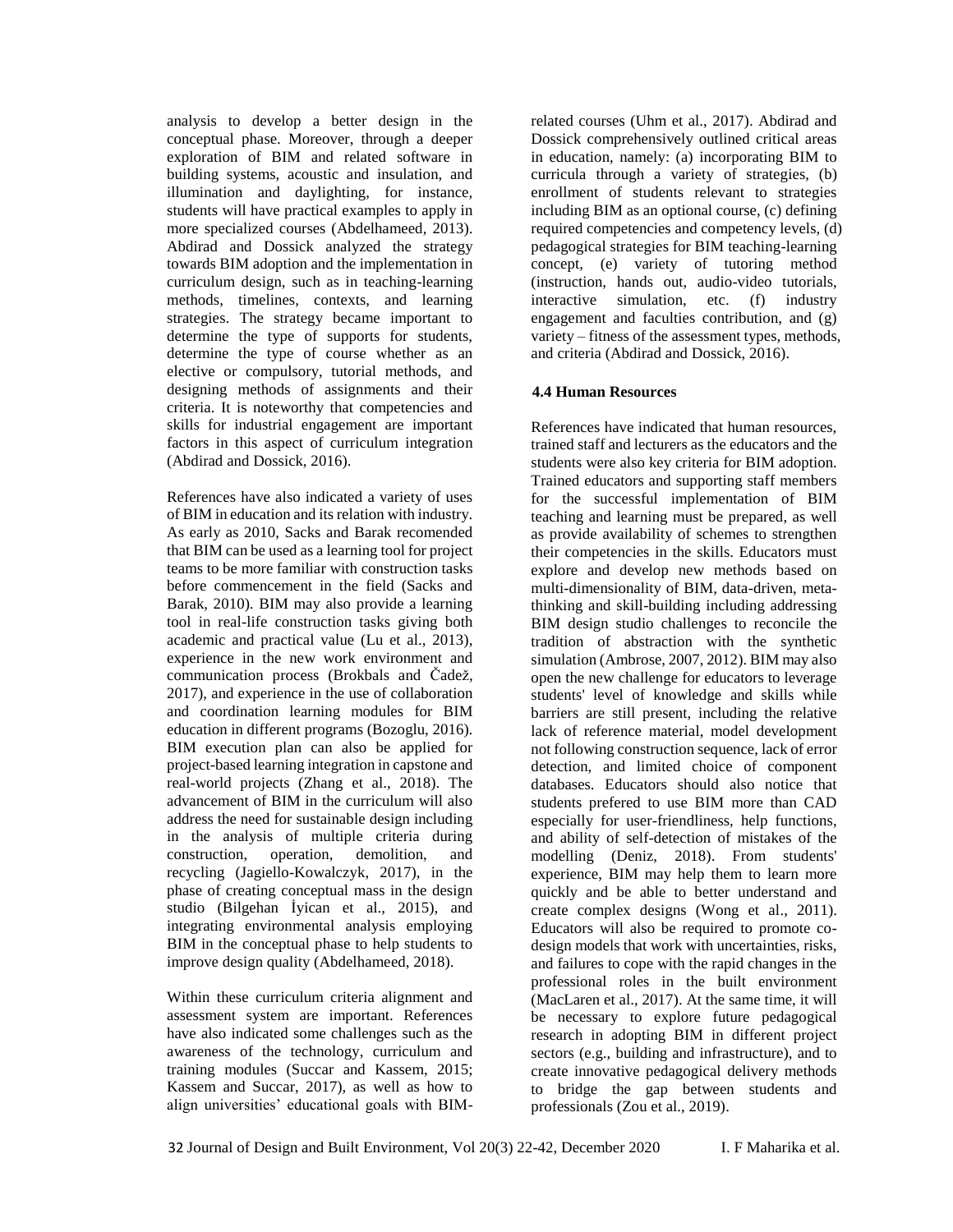Concerning students' perspectives, references revealed that BIM adoption and implementation may fill the gap in the rapid growth of the BIMrelated job market but also will need incentives to encourage students to commit to a BIM-oriented career path (Wu and Issa, 2014). In regards to BIM's usefulness, most students desired BIMrelated jobs, and despite the challenges during BIM implementation, there are also indications that students favored BIM-based jobs related to engineering design and project management, and they perceived BIM to be less useful in assisting facility management and quantity survey (Zou et al., 2019).

#### **4.5 Knowledge Organization**

Based on our experiences, we believe that adoption of something new, such as BIM culture, should be initiated as a process from a small scale unit, which can show success stories, and then convince the larger audience for recognition and diffusion. The unit, either in the shape of a laboratory, independent center of excellence, or departmental level, is vital in order to create sustainable support for implementation of the BIM in any curriculum, in part or as a whole. Organization is also important to create a viable education knowledge ecosystem that acquires competencies for leadership and business development which are equally important for faculty and for students (Aksenova et al., 2019). Within the framework of organizing the knowledge of BIM, institutions may develop criteria, standards, and procedures for BIM teaching and learning with strict quality assurance across modules, courses, and study programs. Once the level of organization is reached, the institution may also develop their capacity both internally and collaboratively for BIM research and development. In a closer look, a collaboration between large institutions and small institutions turned out to be one of the success factors (Abuelmaatti and Ahmed, 2014, 2018).

References have reported many facets of research and development based on BIM culture. As early as 2011, the foresight of integration of BIM and gaming technology to create a framework for design education has been indicated (Yan et al., 2011). Recent studies showed that BIM extended with augmented reality (AR) and virtual reality (VR) may increase student learning and knowledge on building science principles (Vassigh et al., 2020) and has become an emerging trend opening collaboration between designers, instructors, engineers, and computer experts (Diao and Shih, 2019). Applications of BIMenabled VR and AR on construction, engineering education, and training are also future research areas and can be used in the variety of expertise such as in the education of architectural visualization, design, structural analysis, and in the training of safety, use of the equipment, and managing operations of construction sites (Wang et al., 2018). In a larger view, BIM is a step toward the many futures of Computational Design (CD) such as generative design, morphogenesis, etc. This future portfolio may differ significantly from the previous traditions since the ground of design representation in computational logic will be on the data and information instead of geometric aspects as in conventional design. CD is also changing both design theory and practice, although most architects are not yet aware of its impact (Caetano and Leitão, 2019). All of these knowledge-based advancements should be managed into multiple levels of organizations, both within the education institutions and with the external counterparts of the construction industry to more involve information technology industry and industrial design experts, which includes the need to raise investor awareness of the benefits involved in the BIM-supported integrated design process (Filzmoser et al., 2016).

## **4.6 Change Management**

The essential key and final criteria concerns the ability of an organization to manage change. The institution needs this concerted effort to make all the members believe in and be willing to embrace the innovation to excel into the sustainable development of BIM adoption. One study showed that a paradigm shift was needed in teaching and learning to more technology-based learning and the importance of multidisciplinary learning (Vimonsatit and Htut, 2016). This aspect deals mostly with overcoming the barriers among the members of an organization. For instance, the survey conducted by Babatunde and Ekundayo identified 30 barriers that can be grouped into six major factors, namely: culture change, lack of enabling environment, staff resistance and nonavailability of industrial experts, lack of accreditation standards and requirements, high cost of implementation and high risk on security concern. Some important specific barriers were lack of IT infrastructure; BIM resource-intensive; lack of government direction; the cost of staff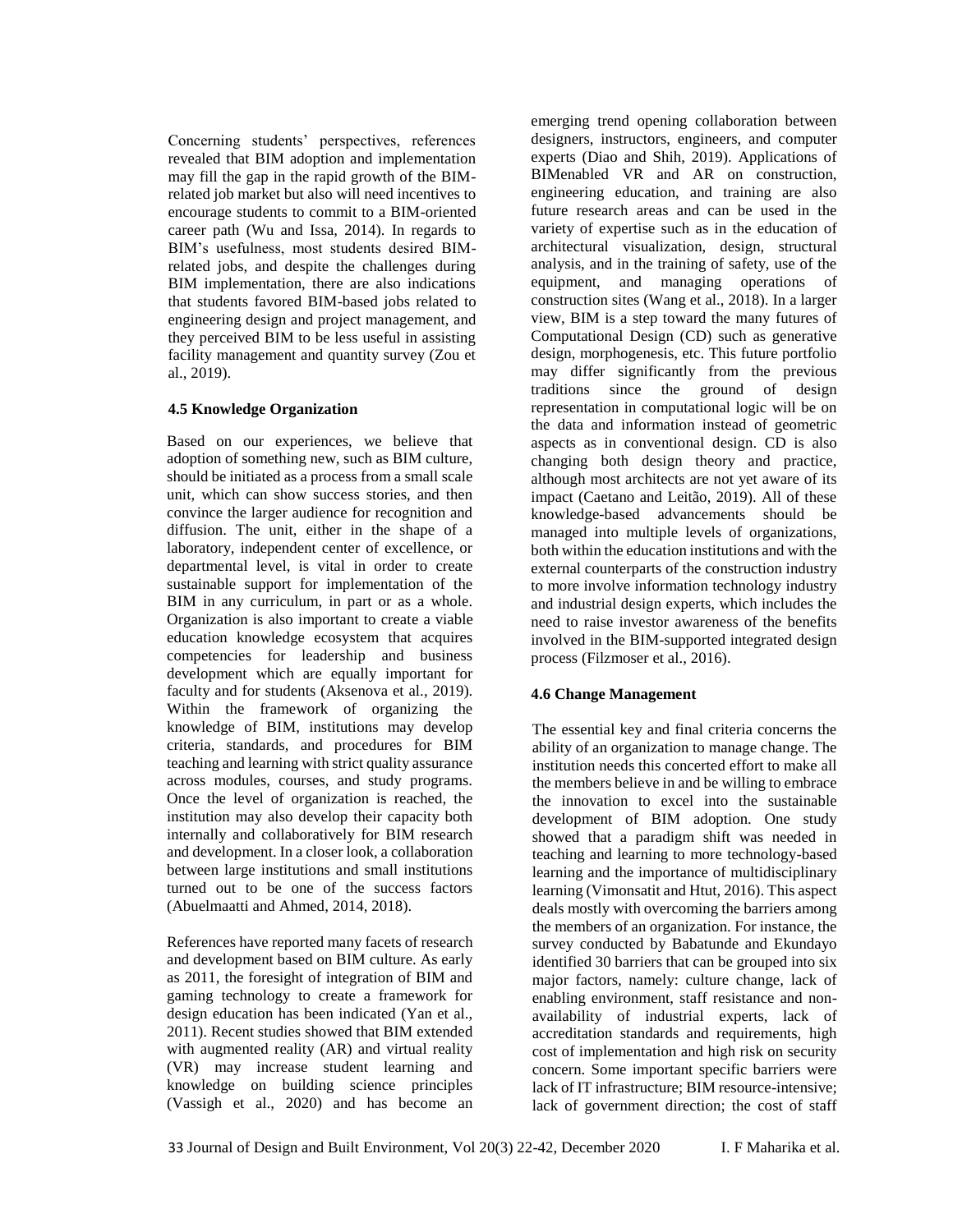/lecturers training; availability of qualified staff to take BIM courses; the need to continually upgrade the BIM software; and the lack of accreditation standards and requirements to guide the implementation of BIM within a curriculum. More detailed problems included the need for industrial involvement and lack of university management support in integrating different areas of the curriculum to realize the multidisciplinary aspects of BIM (Babatunde et al., 2018; Babatunde and Ekundayo, 2019). BIM as a complex new culture was the most commonly complained about obstacle of adoption. Such complexity particularly refers to the initial start-up of the process of the BIM setting that requires more technical attention and coordination to produce an optimal work platform in accordance with the work culture (Chen et al., 2019). Another obstacle is the interoperability of BIM which is also related to the selection of BIM tools, the selection of employment of pilot projects, the less developed risk management, and the underdeveloped guidelines and standards (Hanafi et al., 2016). Hence, we believe that it is imperative for higher institutions to convince all lecturers, technical staff members as well as students about the importance of BIM as part of the needed institutional change towards innovation. To increase the maturity of the BIM adoption, institutions will also need the managerial commitment at all levels of organizations within the institution such as heads of laboratories, study programs, departments, as well as top level university wide promoters to include BIM as one of the strategies in dealing with the Industrial Revolution 4.0. The institution may also set action plans to manage the change towards the BIM ecosystem, including developing networks, vendors, consultants, and suppliers to support BIMbased innovation. We saw that adoption of BIM in education will also open the future pathways to further innovation of new skills, praxis, and theory of CD in education. To

accelerate the change toward innovation, multidisciplinary and interprofessional support for collaboration is an essential factor for this important final stage of adoption.

## **5. MODEL OF BIM ADOPTION: CONCLUSIONS AND RECOMENDATIONS**

We have thoroughly elucidated the notion of BIM adoption in higher education, especially in architecture and generally in engineering, construction, operation, and management schools. Through historical reflective study and semisystematic literature review, we have arrived at some conclusions to answer the aforementioned research questions. From the expert discussion, we propose a BIM adoption model, conceptually comprising the three-dimensional perspectives of organizational scoping, maturity ladder, and six key criteria relevant to picture the adoption process. Those proposed six main adoption criteria are: (a) institution vision and priorities, (b) infrastructure, (c) curriculum, (d) human resources, (e) knowledge organization, and (f) change management. In each criterion, three parameters are developed to capture the readiness ladder of maturity, from preparation, implementation, and innovation level, for implementation in the higher education institution (Figure 1). Our discussions with experts and BIM implementers suggested that the model may show a comprehensive view of higher education dimensions of BIM adoption. On this basis, we recommend that higher education institutions, especially those which are still in the entry level of BIM adoption, may begin to develop a vision, strategy, and roadmap for the integration of BIM in the academic environment as soon as possible as the gap is widening between education and the demand of AECOM industry. The proposed model can provide an overview of the aspects, self-assessment tool, and guiding steps to close the gap and protect the opportunities which are at stake.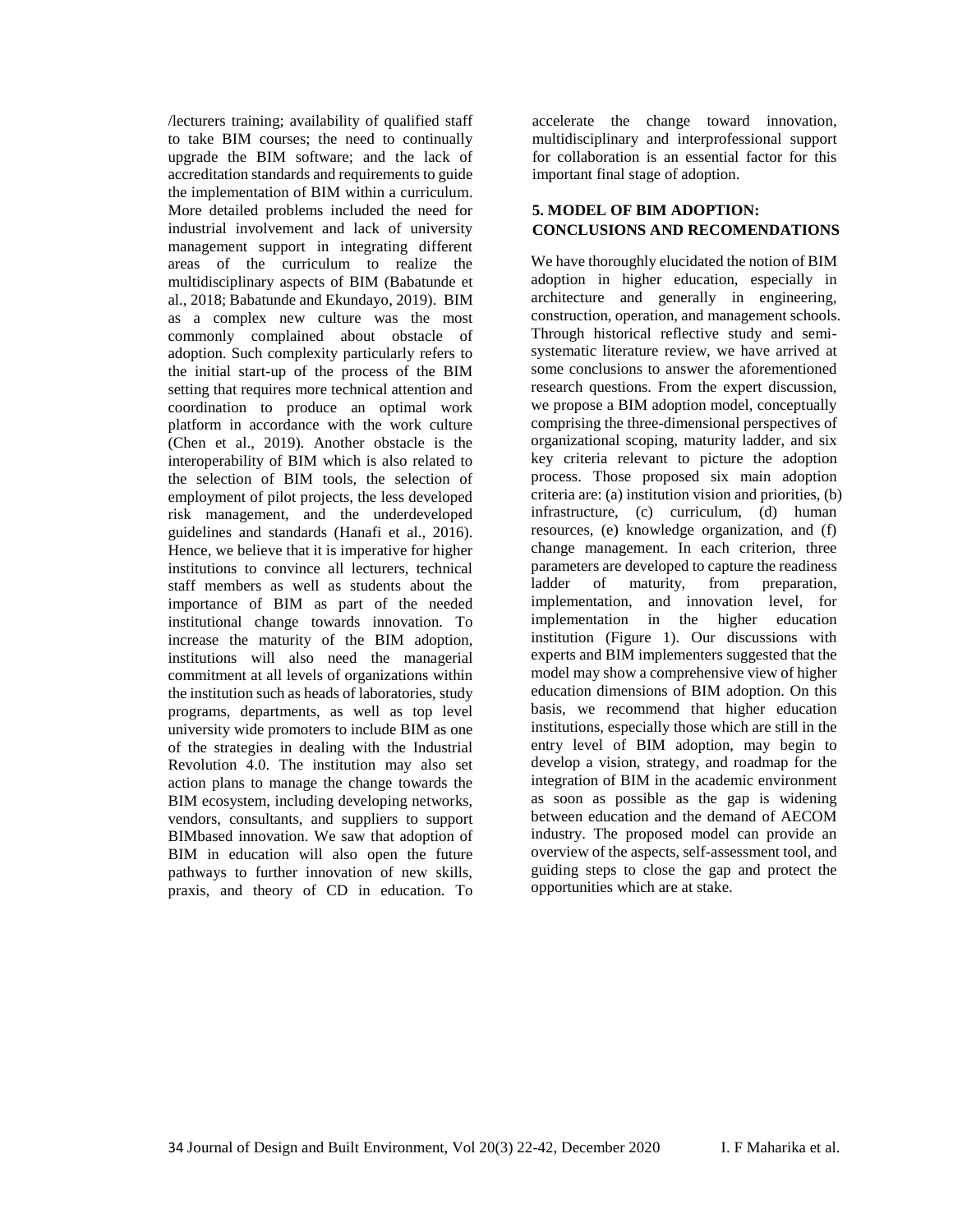

**Figure 1. Concept of BIM Adoption in architectural education**

The model implies the importance of infrastructure, technology, and supporting human resources not only within but also from outside the organization to develop a multidisciplinary community in operation, technical and nontechnical solutions, and research. Selected technology and infrastructure are inseparable from individual abilities and preferences although theoretically, human resources can learn new things. However, our experience proved that the more familiar technical environment will accelerate the BIM adoption process and therefore, the readiness of this infrastructure will be closely related to the readiness of trained staff in the organization.

We also noticed that some references strongly suggest that a collaborative environment in various contexts and regardless of the size of the institution is essentially important and may also accelerate the process of BIM adoption. Here, we saw that technology and infrastructure, the readiness of skilled trainers or human resources, and knowledge organization that support the entire process ranging from the preparation, learning process, evaluation, and decisionmaking are additional keys for the successful BIM adoption.

# **6. ACKNOWLEDGMENTS**

We, the Building Information Modelling Centre of Excellence, would like to express gratitude to Universitas Islam Indonesia for financially supporting this research under the scheme of Excellence Research of Directorate Research and Community Service. We are also indebted to the Institute BIM Indonesia (iBIMi) and to the Board of Research and Development Ministry of Public Works and Housing (Adji Krisbandono, Vicky Agustina, Galih Primanda), Amy Rachmadani (PDW Architect), Ardhanu Zunanto Hardhi (Wijaya Karya Contractor), and Riezka Hadriansyah (Hutama Karya Contractor) for the discussion. We also thank the Indonesian Association of School of Architecture for facilitating us with access to reach schools of architecture to continue this research. We convey our gratitude to Mr. Rayendra Zainal, member of the research group who passed away during the writing of this paper.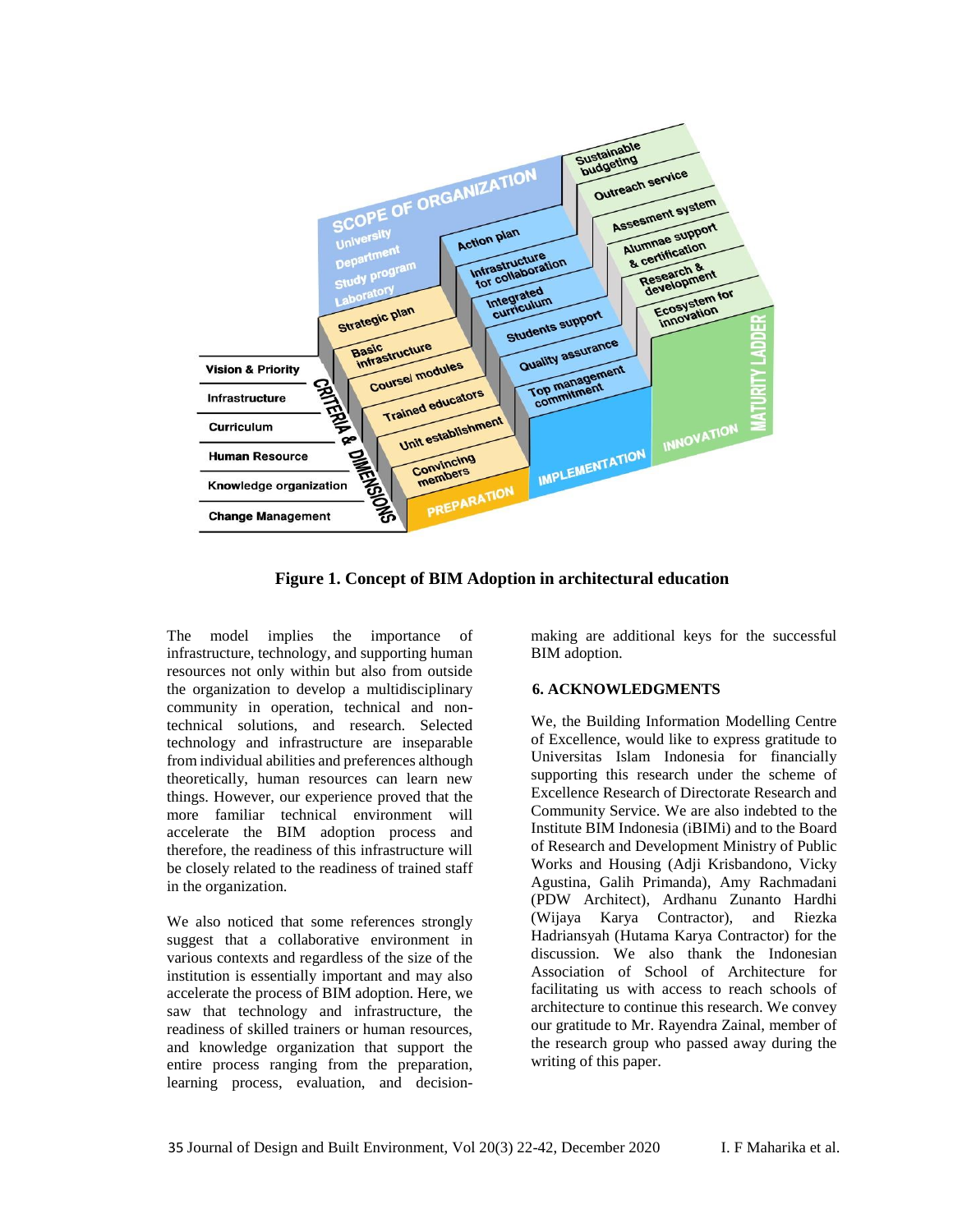#### **7. REFERENCES**

- 1. Abdelhameed, W. (2018), "BIM in architecture curriculum: a case study", *Architectural Science Review*, Taylor and Francis Ltd., Vol. 61 No. 6, pp. 480– 491.
- 2. Abdelhameed, W.A. (2013), "Virtual reality use in architectural design studios: a case of studying structure and construction", *Procedia Computer Science*, Vol. 25, pp. 220–230.
- 3. Abdirad, H. and Dossick, C.S. (2016), "BIM curriculum design in architecture, engineering, and construction education: a systematic review", *Journal of Information Technology in Construction*, Department of Computer Science, College of Built Environments, University of Washington, Seattle, United States, Vol. 21, pp. 250–271.
- 4. Abuelmaatti, A. and Ahmed, V. (2014), "Collaborative technologies for small and medium sized architecture, engineering and construction enterprises: implementation survey", *Journal of Information Technology in Construction*, Department of Computer Science, Blake Hall College, London, United Kingdom, Vol. 19, pp. 210–224.
- 5. Abuelmaatti, A. and Ahmed, V. (2018), "Collaboration environments for small and medium-sized architecture, engineering and construction enterprises: success factors in implementation", *International Journal of Information Technology and Management*, Inderscience Enterprises Ltd., University of Bolton, Deane Road Greater ManchesterBL3 5AB, United Kingdom, Vol. 17 No. 4, pp. 313–333.
- 6. Ahmad, A.M., Hafeez, M.A., Ahmad, A.M., Aliyu, A.A., Rodriguez, S. and Dawood, N. (2016), "BIM: A Disruptive Process Towards Traditional Practice", *Proceedings of the 16th International Conference on Construction Applications of Virtual Reality*, 11-13 December 2016, HK, No. December, pp. 80– 93.
- 7. Ahmed, A.L. and Kassem, M. (2018), "A unified BIM adoption taxonomy: conceptual development, empirical validation and application", *Automation in Construction*, Elsevier, Vol. 96 No. November 2017, pp. 103–127.
- 8. Ahn, E. and Kim, M. (2016), "BIM awareness and acceptance by architecture students in Asia", *Journal of Asian Architecture and Building Engineering,* Architectural Institute of Japan, Department of Architecture & Architectural Engineering, Seoul National University, South Korea, Vol. 15 No. 3, pp. 419–424.
- 9. Aksenova, G., Kiviniemi, A., Kocaturk, T. and Lejeune, A. (2019), "From Finnish AEC knowledge ecosystem to business ecosystem: lessons learned from the national deployment of BIM", *Construction Management and Economics,* Vol. 37 No. 6, pp. 317–335.
- 10. Ambrose, M.A. (2007), "BIM and integrated practice as provocateurs of design education", *Architexturez.net*, pp. 283–288.
- 11. Ambrose, M.A. (2012), "Agent provocateur - BIM in the academic design studio", *International Journal of Architectural Computing*, School of Architecture, Planning and Preservation, University of Maryland, College Park, MD 20742, United States, Vol. 10 No. 1, pp. 53–66.
- 12. Angulo, A. (2007), "Digital media instruction in architecture education", *Open House International,* Texas A and M University, College Station, TX, United States, Vol. 32 No. 2, pp. 65–73.
- 13. Armenakis, A.A., Harris, S.G. and Mossholder, K.W. (1993), "Creating readiness for organizational change", *Human Relations*, SAGE Publications, Vol. 46 No. 6, pp. 681–703.
- 14. Babatunde, S.O. and Ekundayo, D. (2019), "Barriers to the incorporation of BIM into quantity surveying undergraduate curriculum in the Nigerian universities", *Journal of*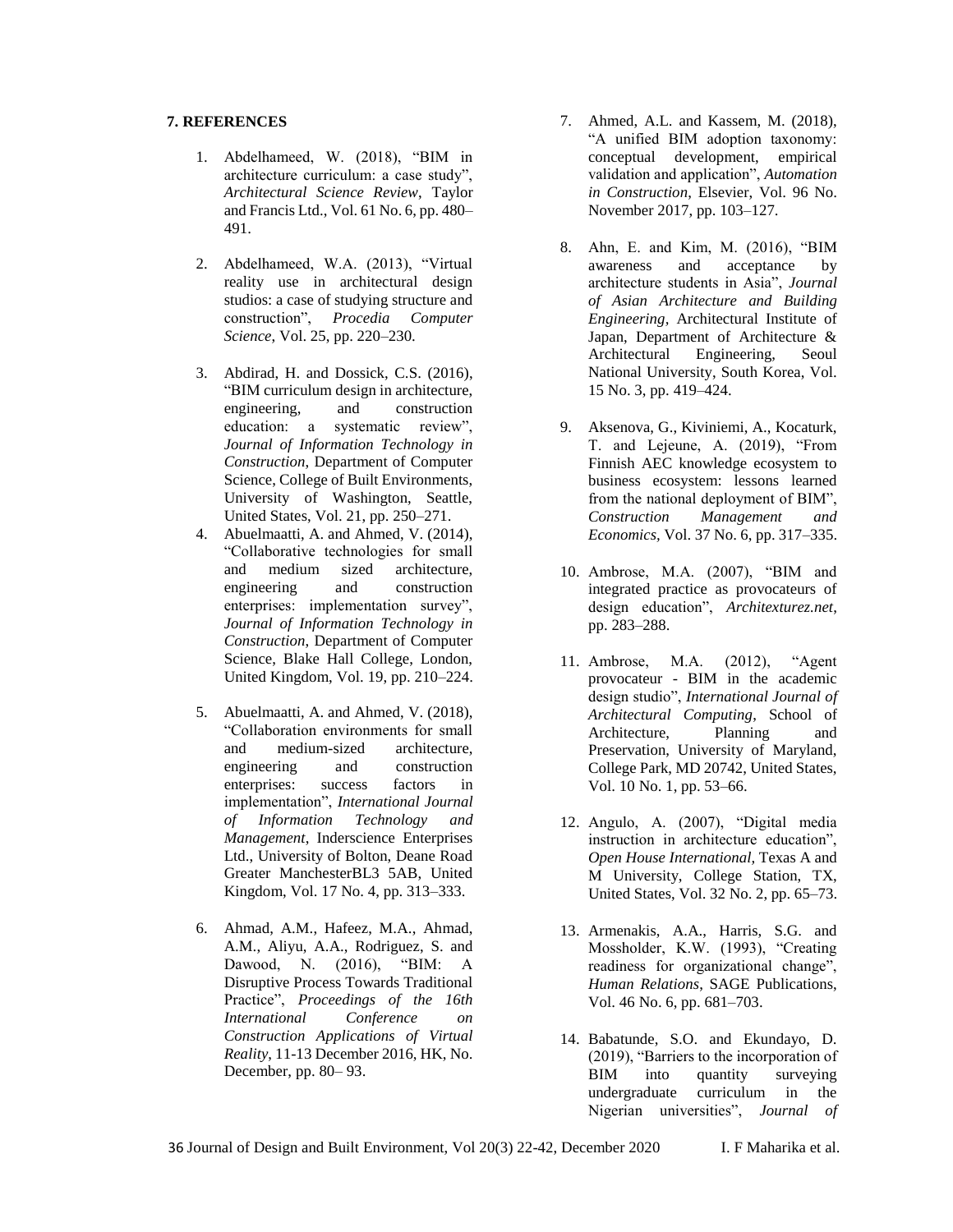*Engineering, Design and Technology,* Emerald Group Publishing Ltd., Faculty<br>of Engineering and the Built of Engineering and the Built Environment, University of Johannesburg, Johannesburg, South Africa, Vol. 17 No. 3, pp. 629–648.

- 15. Babatunde, S.O., Ekundayo, D., Babalola, O. and Jimoh, J.A. (2018), "Analysis of the drivers and benefits of BIM incorporation into quantity surveying profession: academia and students' perspectives", *Journal of Engineering, Design and Technology*, Emerald Group Publishing Ltd., Department of Quantity Surveying, Obafemi Awolowo University, Ile-Ife, Nigeria, Vol. 16 No. 5, pp. 750–766.
- 16. Becerik-Gerber, B., Gerber, D.J. and Ku, K. (2011), "The pace of technological innovation in architecture, engineering, and construction education: Integrating recent trends into the curricula", *Electronic Journal of Information Technology in Construction*, Department of Civil and Environmental Engineering, School of Engineering, University of Southern California, United States, Vol. 16, pp. 411–432.
- 17. Bilgehan İyican, A., Emre Dinçer, A. and Bektaş, I. (2015), "A studio experience on parametric modelling approaches", *Turkish Online Journal of Educational Technology*, Sakarya University, Karabuk University, Turkey, Vol. 2015, pp. 51–60.
- 18. Bosch-Sijtsema, P. M., Gluch, P., & Sezer, A. A. (2019). Professional development of the BIM actor role. *Automation in Construction*, 97(May 2018), 44–51. https://doi.org/10.1016/j.autcon.2018.10 .024.
- 19. Bozoglu, J. (2016), "Collaboration and coordination learning modules for BIM education", *Journal of Information Technology in Construction*, Department of Computer Science, Department of Civil, Architectural, and

Environmental Engineering, Illinois Institute of Technology, Chicago, IL, United States, Vol. 21, pp. 152–163.

- 20. Brokbals, S. and Čadež, I. (2017), "Academic teaching of BIM – development – status quo – demand for action ", Bautechnik, Wiley-VCH Verlag, Technische Universität Dortmund, *Lehrstuhl Immobilienwirtschaft und Bauorganisation*, August-Schmidt-Straße 8, Dortmund, 44227, Germany, Vol. 94 No. 12, pp. 851–856.
- 21. Caetano, I. and Leitão, A. (2019), "Architecture meets computation: an overview of the evolution of computational design approaches in architecture", *Architectural Science Review*, Taylor and Francis Ltd., available at:https://doi.org/10.1080/00038628.20 19.1680524.
- 22. Chen, Y., Yin, Y., Browne, G.J. and Li, D. (2019), "Adoption of building information Modelling in
- 23. Chinese construction industry: the technology-organization-environment framework", *Engineering, Construction and Architectural Management*, Emerald Group Publishing Ltd., Tianjin University of Technology, Tianjin, China, available at:https://doi.org/10.1108/ECAM-11- 2017-0246.
- 24. Cocchiarella, L. (2016), "BIM: dimensions of space, thought, and education", *Disegnarecon*, University of L'Aquila, Department of Civil Construction, Building and Architecture, Environmental Engineering, Department DASTU, School AUIC, Italy, Vol. 9 No. 16, pp. 3.1-3.5.
- 25. Deniz, G.O. (2018), "Emerging CAD and BIM trends in the AEC education: an analysis from students' perspective", *Journal of Information Technology in Construction*, Department of Computer Science, College of Architecture and the Built Environment, Thomas Jefferson University, Philadelphia, PA, Vol. 23, pp. 138–156.
- 26. Diao, P.-H. and Shih, N.-J. (2019), "Trends and research issues of augmented reality studies in architectural and civil engineering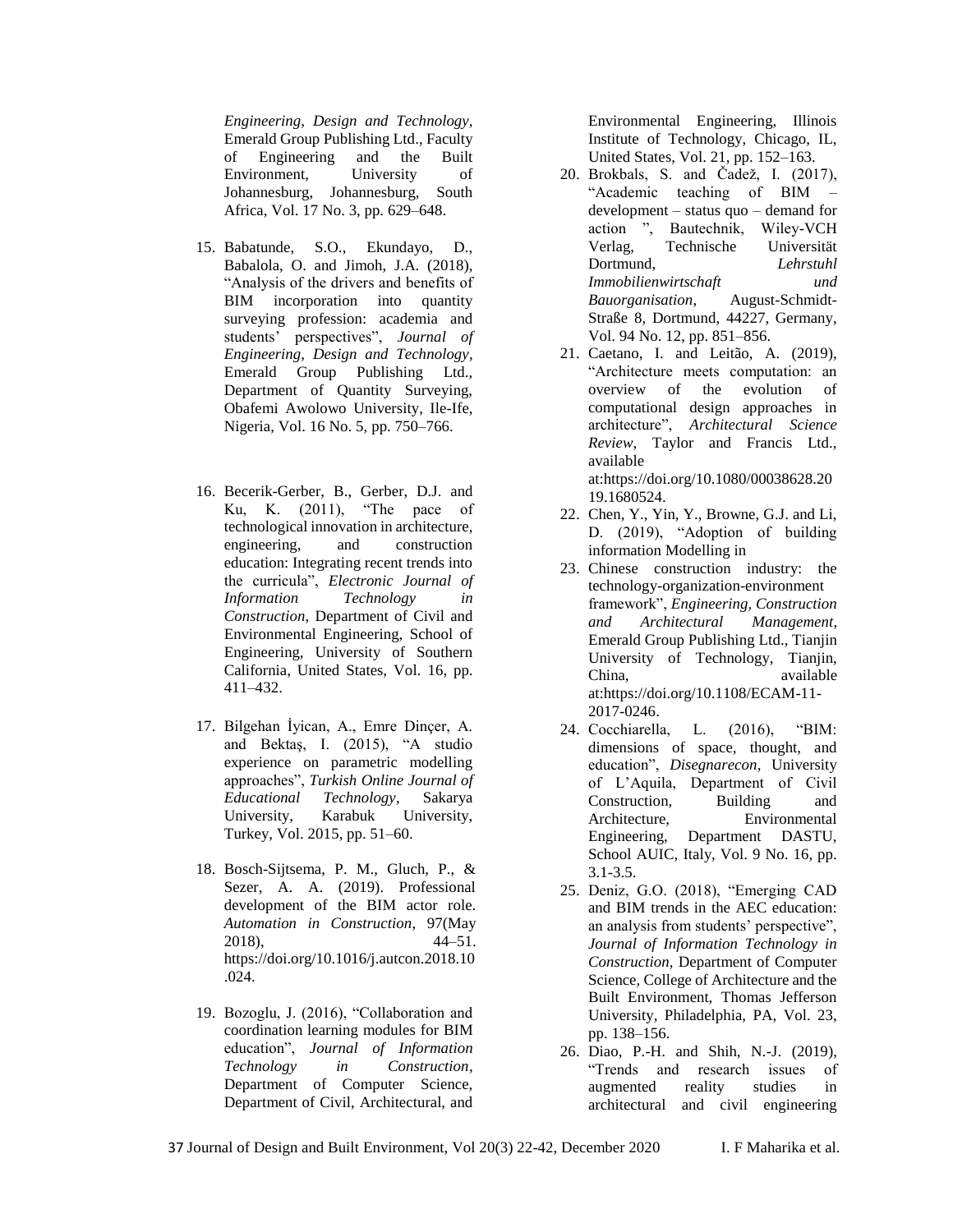education: a review of academic journal publications", *Applied Sciences* (Switzerland), MDPI AG, Department of Architecture, National Taiwan University of Science and Technology, 43, Section 4, Keelung Road, Taipei, 106, Taiwan, Vol. 9 No. 9, available at:https://doi.org/10.3390/app9091840.

- 27. Dossick, C.S., Homayouni, H. and Lee, G. (2015), "Learning in global teams: BIM planning and coordination", *International Journal of Automation and Smart Technology*, Chinese Institute of Automation Engineers, College of Built Environments, University of Washington, United States, Vol. 5 No. 3, pp. 119–135.
- 28. Filzmoser, M., Kovacic, I. and Vasilescu, D.-C. (2016), "Development of BIM-supported integrated design processes for teaching and practice", *The Engineering Project Organization Journal*, Vol. 6 No. 2–4, pp. 129–141.
- 29. Ghosh, A., Parrish, K. and Chasey, A.D. (2015), "Implementing a vertically integrated BIM curriculum in an undergraduate construction management program", *International Journal of Construction Education and Research,* Routledge, Arizona State University, Tempe, AZ, United States, Vol. 11 No. 2, pp. 121–139.
- 30. Gilkinson, N., Raju, P., Kiviniemi, A. and Chapman, C. (2015), "Building Information Modelling: The Tide is Turning", *Proceedings of the Institution of Civil Engineers: Structures and Buildings,* Thomas Telford Services Ltd, School of the Built Environment, University of Salford, Salford, Greater Manchester, United Kingdom, Vol. 168 No. 2, pp. 81–93.
- 31. Greef, G. and Ghoshal, R. (2004), *Practical E-Manufacturing and Supply Chain Management*, edited by Mackay, S., First edit., Newnes, Oxford, Burlington MA.
- 32. Gu, N. and London, K. (2010), "Understanding and facilitating BIM adoption in the AEC industry", *Automation in Construction*, University of Newcastle, Australia, Vol. 19 No. 8, pp. 988–999.
- 33. Hanafi, M.H., Sing, G.G., Abdullah, S. and Ismail, R. (2016), "Organisational readiness of building information

modelling implementation: architectural practices", *Jurnal Teknologi*, Penerbit UTM Press, School of Housing, Building and Planning, Universiti Sains Malaysia, USMPenang 11800, Malaysia, Vol. 78 No. 5, pp. 121–126.

- 34. Holt, D. (2007), "Toward a comprehensive definition of readiness for change: a review of research and instrumentation", in A., A.A., Pasmore, W.A. and Woodman, R.W. (Eds.), *Research in Organizational Change and Development*, Vol. 16, Emerald Group Publishing Limited, pp. 289–336.
- 35. Holt, D.T., Armenakis, A.A., Feild, H.S. and Harris, S.G. (2007), "Readiness for organizational change: the systematic development of a scale", *Journal of Applied Behavioral Science*, Vol. 43 No. 2 No. June 2007, pp. 232–255.
- 36. Hu, M. (2019), "BIM-enabled pedagogy approach: using BIM as an instructional tool in technology courses", *Journal of Professional Issues in Engineering Education and Practice*, American Society of Civil Engineers (ASCE), School of Architecture, Planning, and Preservation, Univ. of Maryland, 3835 Campus Dr., College Park, MD 20742, United States, Vol. 145 No. 1, available at:https://doi.org/10.1061/(ASCE)EI.19 43-5541.0000398.
- 37. Huang, Y. (2018), "Developing a threelevel framework for building information Modelling education in construction management", *Universal Journal of Educational Research*, Horizon Research Publishing, Department of Construction & Operations Management, South Dakota State University, Brookings, SD 57007, United States, Vol. 6 No. 9, pp. 1991– 2000.
- 38. Jagiello-Kowalczyk, M. (2017), "Integration of sustainable design issues from the first stage of the education process of architecture students", *World Transactions on Engineering and Technology Education,* World Institute for Engineering and Technology Education, Cracow University of Technology, Kraków, Poland, Vol. 15 No. 1, pp. 23–27.
- 39. Jagiełło-Kowalczyk, M. and Jamrozy, M. (2016), "Education of architects in the field of BIM technology", *Global*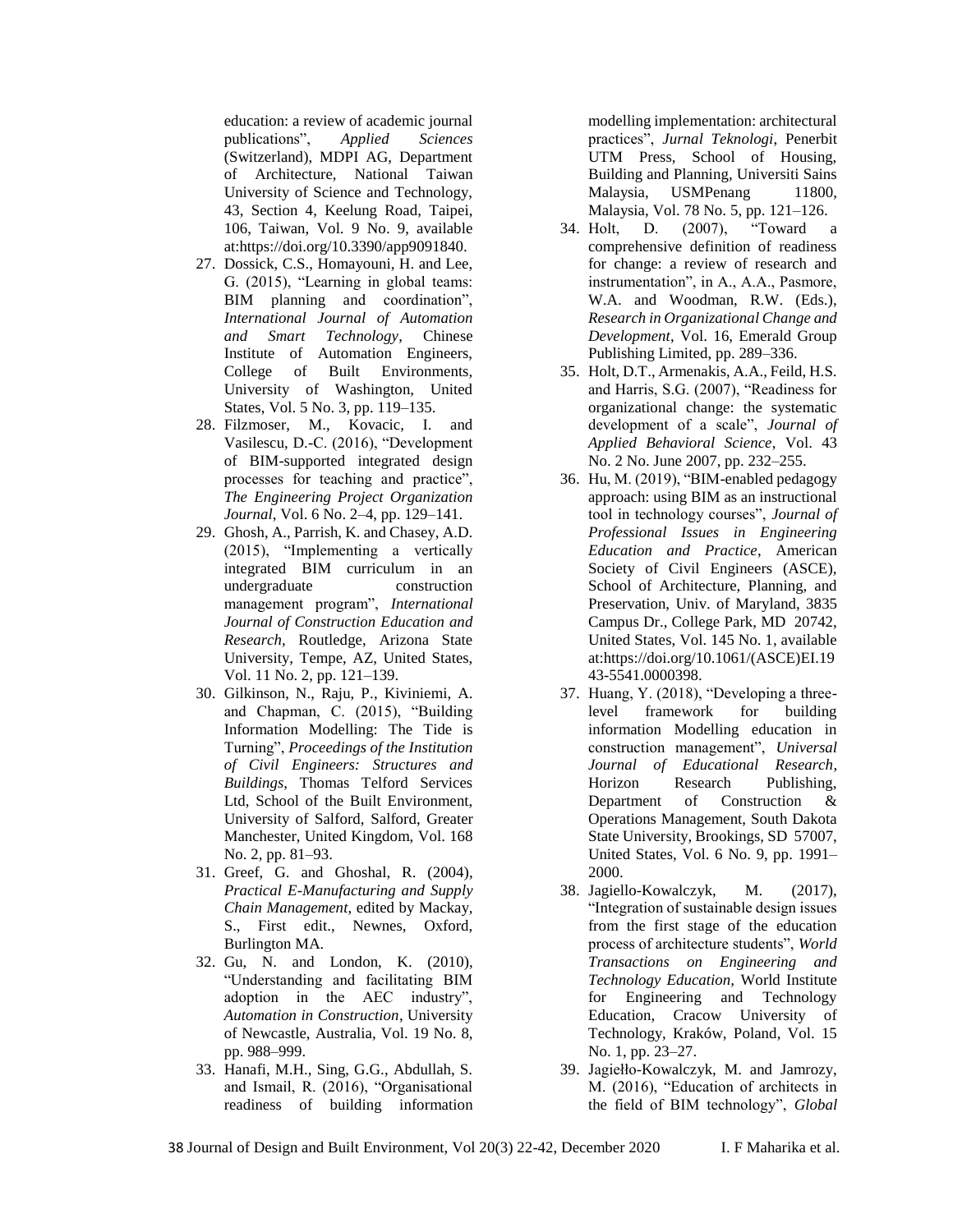*Journal of Engineering Education*, World Institute for Engineering and Technology Education, Cracow University of Technology, Kraków, Poland, Vol. 18 No. 3, pp. 180–185.

- 40. Jin, R., Yang, T., Piroozfar, P., Kang, B.-G., Wanatowski, D., Hancock, C.M. and Tang, L. (2018), "Project-based pedagogy in interdisciplinary building design adopting BIM", *Engineering, Construction and Architectural Management,* Emerald Group Publishing Ltd., Department of Built Environment, University of Brighton, Brighton, United Kingdom, Vol. 25 No. 10, pp. 1376–1397.
- 41. Jin, R., Zou, Y., Gidado, K., Ashton, P. and Painting, N. (2019), "Scientometric analysis of BIM-based research in construction engineering and management", *Engineering, Construction and Architectural Management,* Emerald Group Publishing Ltd., School of Environment and Technology, University of Brighton, Brighton, United Kingdom, available

at:https://doi.org/10.1108/ECAM-08- 2018-0350.

- 42. Joannides, M.M., Svetlana, O. and Issa, R.R.A. (2012), "Implementation of Building Information Modelling into accredited programs in architecture and construction education", *International Journal of Construction Education and Research*, Routledge, Vol. 8 No. 2, pp. 83–100.
- 43. Juan, Y.-K., Lai, W.-Y. and Shih, S.-G. (2017), "Building Information Modelling acceptance and readiness assessment in Taiwanese architectural firm", *Journal of Civil Engineering and Management*, Vol. 23 No. 3, pp. 356– 367.
- 44. Kassem, M. and Succar, B. (2017), "Macro BIM adoption: comparative market analysis", *Automation in Construction*, Vol. 81 No. May, pp. 286–299.
- 45. Ku, K. and Mahabaleshwarkar, P.S. (2011), "Building interactive Modelling for construction education in virtual worlds", *Electronic Journal of Information Technology in Construction*, Department of Building Construction, School of Construction,

Virginia Tech, United States, Vol. 16, pp. 189–208.

- 46. Leite, F. (2016), "Project-based learning in a building information Modelling for construction management course", *Journal of Information Technology in Construction,* Department of Computer Science, Department of Civil, Architectural and Environmental Engineering, University of Texas at Austin, United States, Vol. 21, pp. 164– 176.
- 47. Lokuge, S., Sedera, D., Grover, V. and Dongming, X. (2019), "Organizational readiness for digital innovation: development and empirical calibration of a construct", *Information and Management*, Vol. 56 No. 3, pp. 445– 461.
- 48. Lu, W., Peng, Y., Shen, Q. and Li, H. (2013), "Generic model for measuring benefits of BIM as a learning tool in construction tasks", *Journal of Construction Engineering and Management,* Building Information Modelling (BIM) Laboratory, Dept. of Real Estate and Construction, Univ. of Hong Kong, Hong Kong, Vol. 139 No. 2, pp. 195–203.
- 49. MacLaren, A.J.W., Wilson, M., Simmonds, R., Hamilton-Pryde, A., McCarthy, J. and Milligan, A. (2017), "Educating students for the collaborative workplace: facilitating interdisciplinary learning in construction courses", International Journal of Construction Education and Research, Routledge, Vol. 13 No. 3, pp. 180–202.
- 50. Nushi, V. and Basha-Jakupi, A. (2017), "The integration of BIM in education: a literature review and comparative context", Global Journal of Engineering Education, World Institute for Engineering and Technology Education, University of Pristina Hasan Prishtina, Pristina, Kosovo, Serbia, Vol. 19 No. 3, pp. 273–278.
- 51. Olowa, T.O.O., Witt, E. and Lill, I. (2019), "BIM for Construction Education: Initial Findings from a Literature Review", Lill, I. and Witt, E. (Ed.) *10th Nordic Conference on Construction Economics and Organization* (Emerald Reach Proceedings Series, Vol. 2), Emerald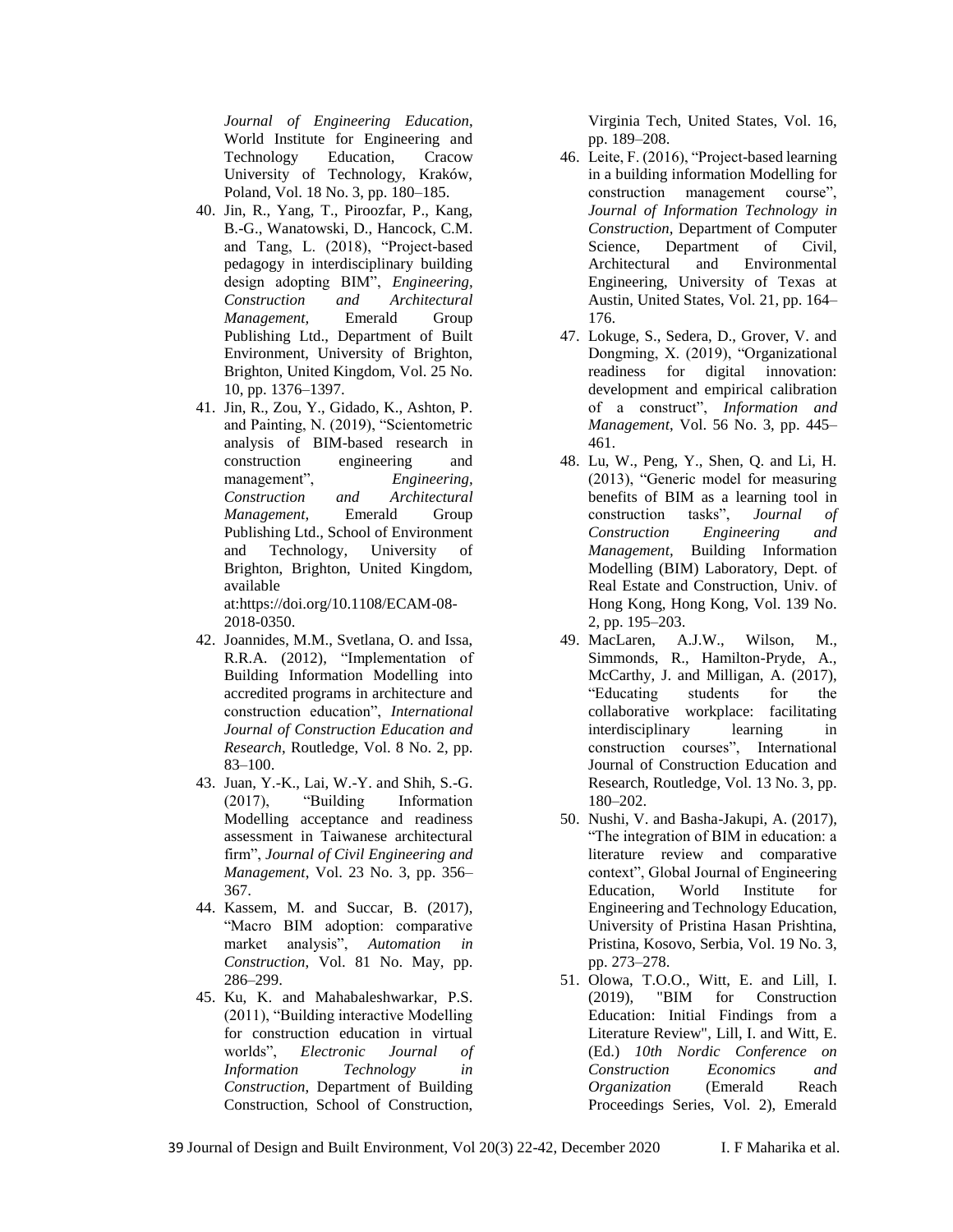Publishing Limited, pp. 305-313. https://doi.org/10.1108/S2516- 285320190000002047.

- 52. Palomera-Arias, R. and Liu, R. (2016), "BIM laboratory exercises for a MEP systems course in a construction science and management program", *Journal of Information Technology in Construction*, Department of Computer Science, Department of Construction Science, University of Texas at San Antonio, San Antonio, TX, United States, Vol. 21, pp. 188–203.
- 53. Poirier, E.A., Staub-French, S. and Forgues, D. (2015), "Measuring the impact of BIM on labor productivity in a small specialty contracting enterprise through action-research", *Automation in Construction*, Elsevier, Vol. 58, pp. 74– 84.
- 54. Rosli, M.F., Razak, A.S. and Amer Younus, M. (2016), "To BIM or not to BIM: a pilot study on University of Malaya's architectural students' software preference", *Journal of Design and Built Environment*, University of Malaya, Department of Architecture, Faculty of Built Environment, University of Malaya, Kuala Lumpur, Malaysia, Vol. 16 No. 1, pp. 13–26.
- 55. Sacks, R. and Barak, R. (2010),<br>
"Teaching Building Information" Building Information Modelling as an integral part of freshman year civil engineering education", *Journal of Professional Issues in Engineering Education and Practice,* Technion-Israel Institute of Technology, Faculty of Civil and Environment Engineering, Haifa 32000, Israel, Vol. 136 No. 1, pp. 30–38.
- 56. Schober, K.-S., Hoff, P., Lecat, A., Thieulloy de, G. and Siepen, S. (2017), "Turning point for the construction industry: the disruptive impact of Building Information Modelling (BIM) management summary", *Roland Berger Focus*, September.
- 57. Shelbourn, M., Macdonald, J., McCuen, T. and Lee, S. (2017), "Students' perceptions of BIM education in the higher education sector: a UK and US perspective", *Industry and Higher Education*, SAGE Publications Ltd, University of Salford, United Kingdom, Vol. 31 No. 5, pp. 293–304.
- 58. Simeone, D., Cursi, S. and Acierno, M. (2019), "BIM semantic-enrichment for built heritage representation", *Automation in Construction,* Elsevier, Vol. 97 No. November 2016, pp. 122– 137.
- 59. Smith, P. (2014), "BIM implementation - Global strategies", *Procedia Engineering*, Vol. 85, pp. 482–492.
- 60. Solnosky, R., Parfitt, M.K. and Holland, R. (2015), "Delivery methods for a multi-disciplinary architectural engineering capstone design course", *Architectural Engineering and Design Management*, Taylor and Francis Ltd., Department of Architectural Engineering, The Pennsylvania State University, 104 Engineering Unit A, University Park, PA 16802 (814) 865- 6394, United States, Vol. 11 No. 4, pp. 305–324.
- 61. Solnosky, R., Parfitt, M.K. and Holland, R.J. (2014), "IPD and BIM-focused capstone course based on AEC industry needs and involvement", *Journal of Professional Issues in Engineering Education and Practice*, American Society of Civil Engineers (ASCE), Pennsylvania State Univ., University Park, PA 16802, United States, Vol. 140 No. 4, available at:https://doi.org/10.1061/(ASCE)EI.19 435541.0000157.
- 62. Son, H., Lee, S. and Kim, C. (2015), "What drives the adoption of Building Information Modelling in design organizations?: an empirical investigation of the antecedents affecting architects' behavioral intentions", *Automation in Construction*, Elsevier, Vol. 49 No. PA, pp. 92–99. https://doi.org/10.1016/j.autcon.2014.1 0.012.
- 63. Succar, B. and Kassem, M. (2015), "Macro-BIM adoption: conceptual structures", *Automation in Construction*, Elsevier, Vol. 57 pp. 64– 79 available at:https://doi.org/10.1016/j.autcon.2015 .04.018.
- 64. Suwal, S. and Singh, V. (2018), "Assessing students' sentiments towards the use of a Building Information Modelling (BIM) learning platform in a construction project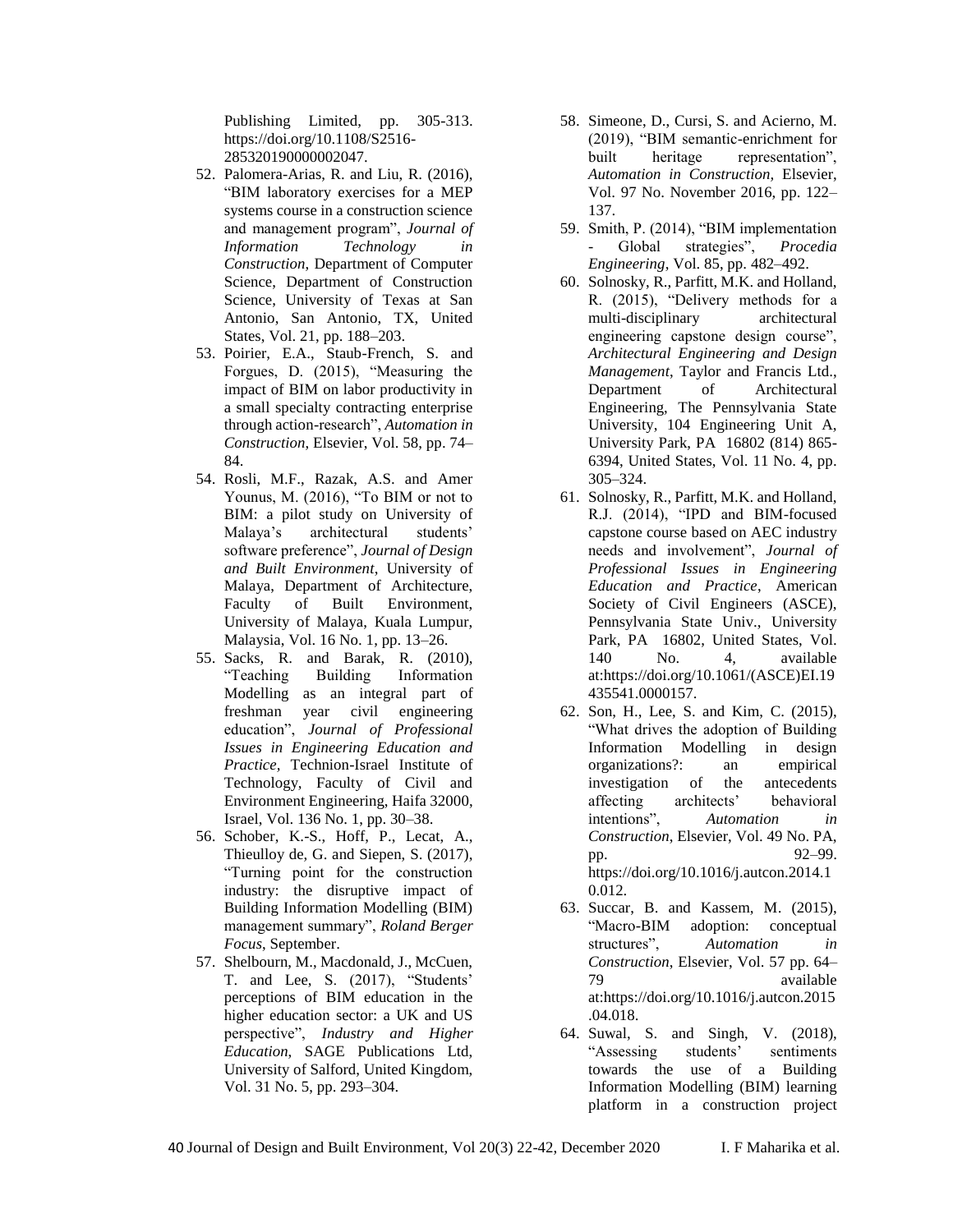management course", *European Journal of Engineering Education.* Vol 43 No. 4, pp. 492-506, https://doi.org/10.1080/03043797.2017. 1287667.

- 65. Uhm, M., Lee, G. and Jeon, B. (2017), "An analysis of BIM jobs and competencies based on the use of terms in the industry", *Automation in Construction,* Elsevier, Vol. 81 No. October 2016, pp. 67–98 https://doi.org/10.1016/j.autcon.2017.0 6.002.
- 66. Vassigh, S., Davis, D., Behzadan, A.H., Mostafavi, A., Rashid, K., Alhaffar, H., Elias, A., et al. (2020), Teaching Building Sciences in Immersive Environments: A Prototype Design, Implementation, and Assessment, International Journal of Construction Education and Research, 16:3, 180-196, https:doi.org/10.1080/15578771.2018.1 525445.
- 67. Vimonsatit, V. and Htut, T. (2016), "Civil Engineering students' response to visualisation learning experience with building information model", *Australasian Journal of Engineering Education*, Vol. 21 No. 1, pp. 27–38.
- 68. Wang, L. & Leite, F. (2014), "Processoriented approach of teaching Building Information Modelling in construction management", *Journal of Professional Issues in Engineering Education and Practice*, American Society of Civil Engineers (ASCE), Dept. of Civil, Architectural and Environmental Engineering, Univ. of Texas at Austin, 1 University Station C1752, Austin, TX 78712, United States, Vol. 140 No. 4, https://doi.org/10.1061/(ASCE)EI.1943 -5541.0000203.
- 69. Wang, H., & Meng, X. (2019). Transformation from IT-based knowledge management into BIMsupported knowledge management: a literature review. *Expert Systems with Applications*, 121, 170–187. https://doi.org/10.1016/j.eswa.2018.12. 017.
- 70. Wang, H., Pan, Y. and Luo, X. (2019), "Integration of BIM and GIS in sustainable built environment: a review and bibliometric analysis", *Automation in Construction*, Elsevier, Vol. 103 No. September 2018, pp. 41–52,

https://doi.org/10.1016/j.autcon.2019.0 3.005.

- 71. Wang, P., Wu, P., Wang, J., Chi, H.-L. and Wang, X. (2018), "A critical review of the use of virtual reality in construction engineering education and training", Int*ernational Journal of Environmental Research and Public Health,* MDPI AG, School of Engineering and Technology, Southwest University, Chongqing, 400715, China, Vol. 15 No. 6, https://doi.org/10.3390/ijerph15061204 .
- 72. Weiner, B.J. (2009), "A theory of organizational readiness for change.", *Implementation Science*, England, Vol. 4, p. 67.
- 73. Wong, K.-D.A., Wong, K.W.F. and Nadeem, A. (2011), "Building Information Modelling for tertiary construction education in Hong Kong", *Electronic Journal of Information Technology in Construction*, Department of Building and Real Estate, Hong Kong Polytechnic University, Hong Kong, Hong Kong, Vol. 16, pp. 467–476.
- 74. Wu, T.-H., Wu, F., Liang, C.-J., Li, Y.- F., Tseng, C.-M. and Kang, S.-C. (2019), "A virtual reality tool for<br>training in global engineering training in global engineering collaboration", *Universal Access in the Information Society*, Springer Verlag, Department of Civil Engineering, National Taiwan University, No. 1, Sec. 4, Roosevelt Rd., Taipei, Taiwan, Vol. 18 No. 2, pp. 243–255.
- 75. Wu, W. and Issa, R.R.A. (2014), "BIM education and recruiting: survey-based comparative analysis of issues, perceptions, and collaboration opportunities", *Journal of Professional Issues in Engineering Education and Practice,* American Society of Civil Engineers (ASCE), Construction Management Program, CSU Fresno, 2320 E. San Ramon Ave., Fresno, CA 93740, United States, Vol. 140 No. 2, available at:https://doi.org/10.1061/(ASCE)EI.19

43-5541.0000186.

76. Yan, W., Culp, C. and Graf, R. (2011), "Integrating BIM and gaming for realtime interactive architectural visualization", *Automation in*